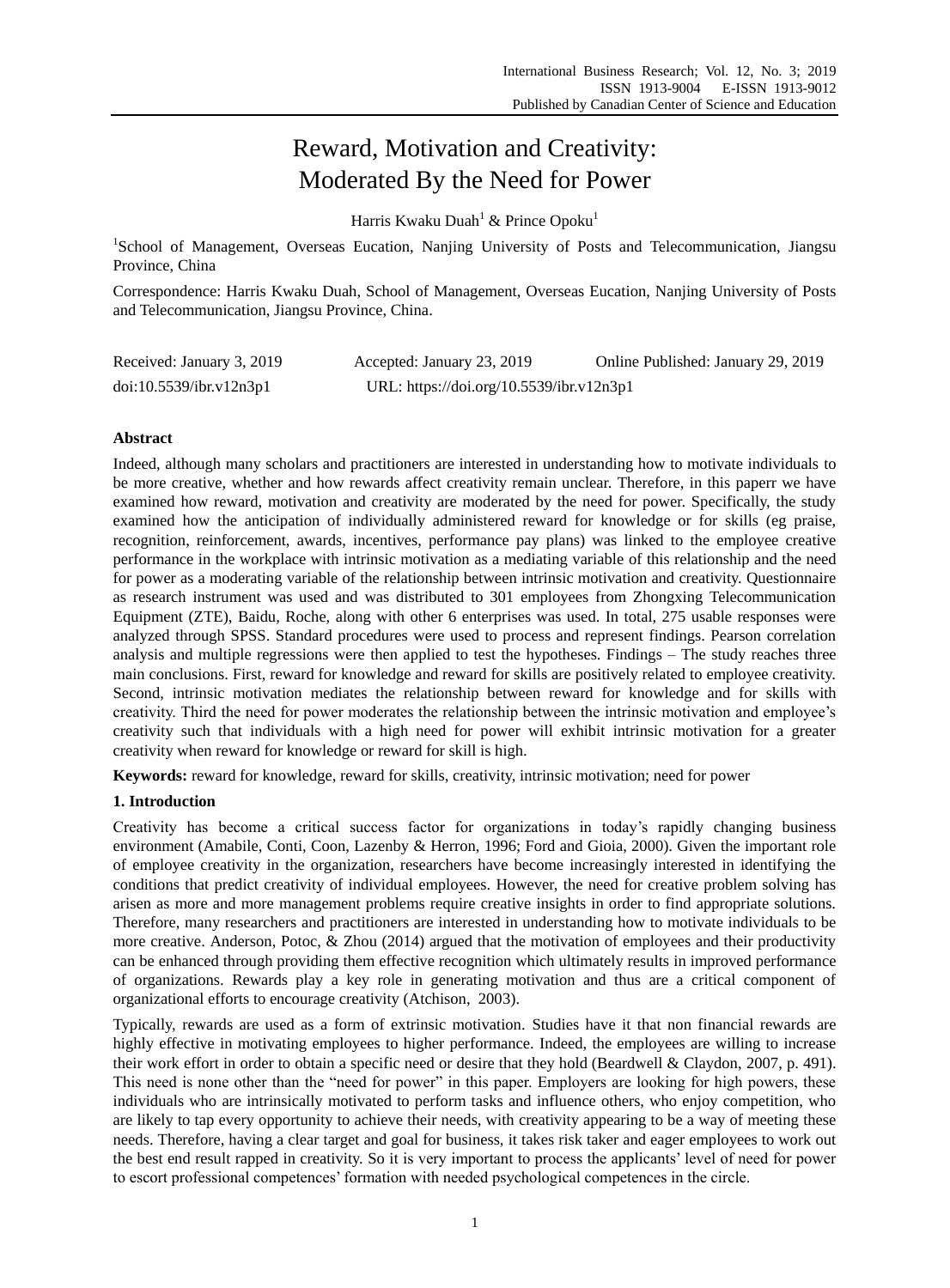The aim of this study is to examine how reward, motivation and creativity are moderated by the need for power. The results will provide advice on whether and how rewards, intrinsic motivation and the need for power should further support creativity. We will open first up a discussion of the differing theoretical positions, including their historical background, followed by a description of their associated methodological differences that may be responsible for the difference in the findings. We will then present the audit of the literature, informed by these procedural differences, that brings order and regularity to the findings, and conclude with practical implications and suggestions.

#### **2. Theoretical Background and Model**

Researcher has studied employee creativity in recent decades because they offer more positive results that benefit individuals and organizations (Amabile, Conti, Coon, Lazenby & Herron, 1996, Ford and Gioia, 2000, Armstrong and Murlis, 2007). Individual creativity can be the starting point and a prerequisite for organizational innovation (Amabile Amabile, Conti, Coon, Lazenby & Herron, 1996). However, the diverse and often contradictory results of research and the concrete examples of the relationship between reward systems and creativity have led scholars to conclude that, although reward systems can influence creative behavior, the success of the program will be significantly influenced by certain factors. Such as the type of creativity required to solve the problem will influence the outcome of the reward system (Azar & Shafighi, 2013). Second, the source of individual or group motivation to be creative can also determine the effectiveness of a reward system. Third, what type of creativity is desired, an incremental adaptation or a radical breakthrough in creativity? However, an extensive research on motivation precisely the intrinsic motivation will be done to demonstrate that reward systems can effectively impact creativity in individuals, groups, and organizations. We have chosen intrinsic motivation because is an important factor for creativity. Indeed, intrinsic motivation has emerged as such a core antecedent, which could stimulate employees to expend relatively enduring levels of involvement due to interest, curiosity, and a desire to learn (Deci & Ryan, 2000). Consequently, intrinsic motivation theory has been heavily relied on (Amabile, 1996) in extant creativity study. However, intrinsic motivation within a context tends to be enhanced when people get their psychological needs met within that context (Deci & Ryan, 2000). Therefore, an extensive research on the moderating role of need for power in the relation between intrinsic motivation and creativity will be also made such that high levels of the need for power will increase intrinsic motivation for a greater creativity when reward is high. Drawing from several bodies of literature, we suggest a simple model of reward systems and creativity. We examine two aspect of reward: reward for knowledge plus reward for skills, also intrinsic motivation as a mediator and the need for power as a moderator of the relationship between reward (reward for knowledge and reward for skill) and employee creativity.

#### *2.1 Reward and Creativity*

Creativity has been highly valued as it is considered to be a good predictor of invention (Amabile, 1997; Armstrong and Murlis, 2007) and, as such, crucial for companies if they are to continue to grow and to prosper (DeVamia & Tichy, 1990). Employee creativity has been introduced as the foundation for organizational innovation in order to attain competitive advantage (Armstrong and Murlis, 2007; Zhang & Bartol, 2010). Consequently, today's managers face the challenge of creating the conditions necessary for such creativity to flourish (Mumford, Scott, Gaddis, & Strange, 2002). Indeed, studies examining the effects of different instructions on creativity (e.g., "be creative" versus "be practical") indicate that participants respond more creatively when asked to be creative than when not so asked (Amabile, 1979; O'Hara & Sternberg, in press). For example, when asked to generate solutions to human resource management problems, Armstrong and Murlis (2007) found that the highest creativity occurred when participants had a creativity goal and worked alone under evaluation expectations.

We define creativity as the production of ideas, products, or procedures that are novel or original and potentially useful to the organization. According to Pirola-Merlo and Mann (2004), Creativity has been defined as a judgment of the novelty and usefulness (or value) of something. Similarly, Sternberg and Lubart (1996) stated that creativity is 'the ability to produce work that is both novel (i.e., original, unexpected) and appropriate (i.e., useful, adaptive concerning task constraints)' (p. 3). And finally, Martindale (1989) opined that creativity 'must be original, it must be useful or appropriate for the situation and it must actually be put to some use' (p. 211). In light of the common themes in these definitions, it seems that the value of creativity in organizations may pertains to an ability to exploit new yet suitable ideas to the end of improving organizational efficiency, solving complicated problems and increasing overall effectiveness.

However, personal creativity is demonstrated when an individual has the necessary knowledge and skills to perform a task, and an individual's skills and knowledge to perform such tasks are demonstrated by patterns of

2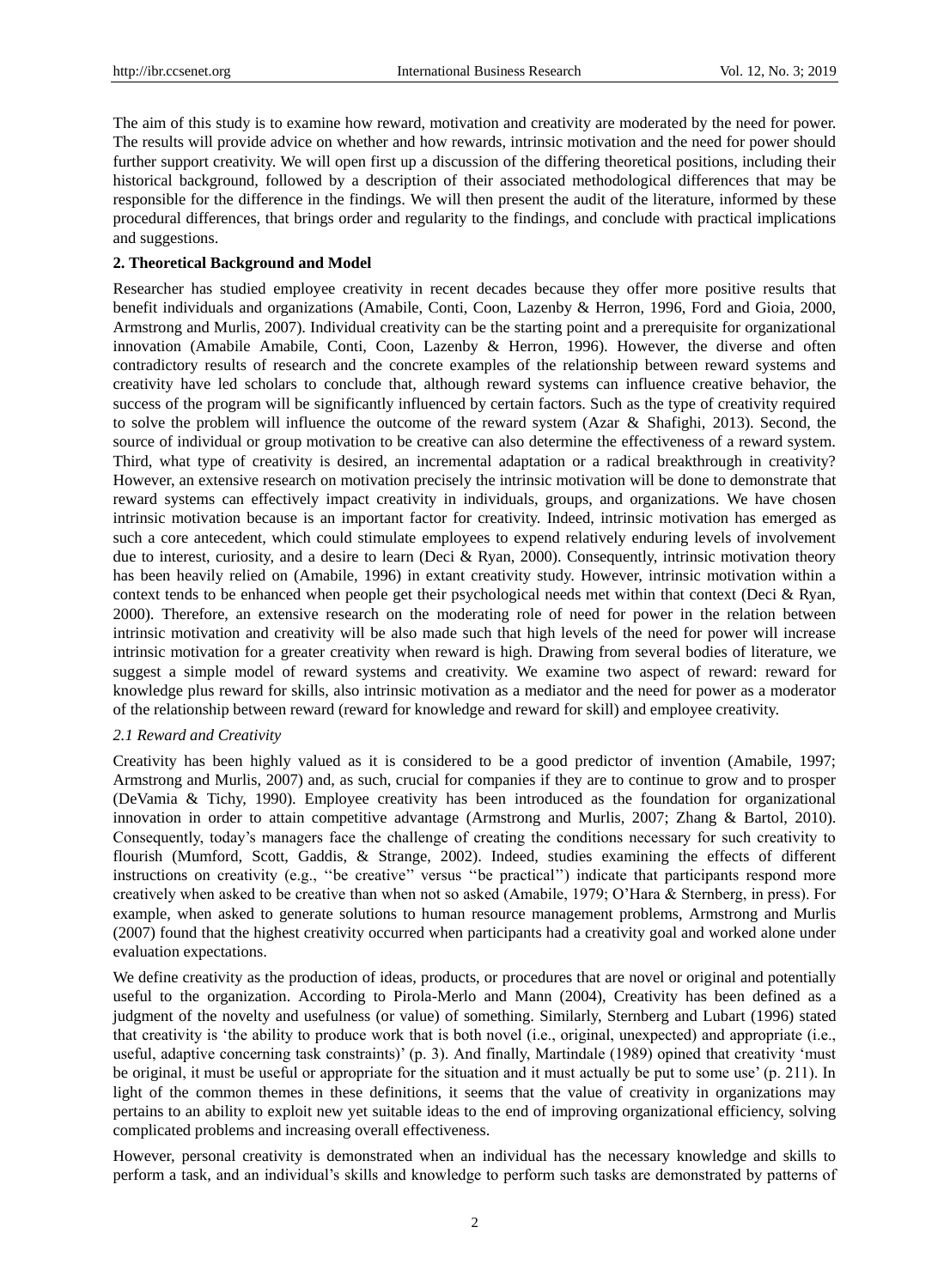behavior. Indeed, Knowledge is a critical driver of creativity. In other hand individual's skill level may also help to facilitate creative performance. For example, in a complex job environment in which job tasks demand a high-level of involvement and creativity, a person can solve difficult problems by using personal knowledge, intelligence, and experience (skill). Amabile (1996) theory, found that domain-relevant knowledge, creativity-relevant skills and motivation are the three intra- individual factors influencing creativity. Employees with the necessary skills are able to demonstrate consistent patterns of behavior in their work and are likely to perform many essential duties at or above the standard required (Dierdorff and Surface, 2008). Accordingly, employees with greater degrees of factual knowledge, technical skills, and special talents and/or greater tendency to process cognitive information in intuitive and flexible ways are likely to display higher frequency and levels of creativity.

Individual skills and behaviors can be inferred from job tasks, while knowledge is acquired through education and work experience according to Competency advocates (Armstrong and Murlis, 2007). However, as an effort to stimulate employees' creativity, many managers have used extrinsic rewards (e.g. monetary incentives and recognition) to motivate their employees (Fairbank and Wiliams, 2001; Van Dijk and Van den Ende, 2002). We define reward as something that is given in return for good or evil done or received or that is offered or given for some service or attainment. According to Nationalencyklopedin (2015) reward is either money or honour that pays out as compensation, normally as a sign of appreciation or achievement. It is the benefit that arise from performing a task, rendering a service or discharging a responsibility according to Colin (1995). In addition, reward systems based on personal knowledge can result in higher levels of creativity. Similarly, reward systems based on skills can do the same. Indeed, rewards are an effective motivator for various kinds of performance including creativity (Creativity scholars and laypersons). Employees are more likely to be motivated to perform when they perceive that there is a strong link between their performances and the reward they receive (Fey and Bjorkman, 2001; Guest, 2002; Mendonca, 2002). Employees will give their maximum when they have a feeling or trust that their efforts will be rewarded by the management. In exchange for the rewards provided to them, employees will reciprocate by increasing their commitment towards their organization and their work.

According to Eisenberge (1992), extrinsic rewards help to enhance individuals" creative performance. Coincidentally, empirical research has shown that those who receive a reward are more creative than those who have not received it. It's for example the case of research by Eisenberger and Rhoades (2001) which showed that students who were promised rewards for being creative produced more creative movie titles than did students who were not promised rewards. In a follow-up study, Eisenberger and Aselage (2009) replicated the positive effect of reward on creativity and provided further evidence to support their claim that contingent rewards can enhance perceptions of self-determination and intrinsic motivation. Specifically, their results showed that rewards for higher performance (i.e., being offered 10 dollars if their story titles were judged to be better than those of 80% of the past participants) created performance pressure—a negative or aversive affective state associated with dissatisfaction with their current progress towards desired goals— and perceptions of self-determination, which in turn enhanced intrinsic motivation and creative performance. Specifically, these authors argued that performance-contingent rewards induce commitment to the objective of achieving higher standards of performance, which produces discomforting pressure for the necessity of higher performance. Individuals are more thoughtful, willing to depart from routine, and employ diverse skills in order to alleviate the negative experience of performance pressure (Eisenberger & Aselage, 2009).

The results showed that students in rewarded conditions experienced greater self- determination and intrinsic motivation and, as a result, exhibited greater creativity in story titles compared with students in the non-rewarded condition.

Eisenberger, Armeli, & Pretz (1998), have argued that rewarding individuals is a signal of good performance, and provides encouragement to the employee to continue exhibiting the behaviors that have been recognized. At the same time, the mere lack of providing a reward can signal to lower performing individuals that their performance must improve. Indeed, Bentham stated that "Nature has placed mankind under the governance of two sovereign masters, pain and pleasure." The behaviorists showed the power of reward to influence many aspects of human performance. So it seems natural to suppose that creativity, as with other human activities, can be enhanced by reward.

# *Hypothesis1: reward for knowledge and reward for skills implementation is positively related to creativity outcome.*

## *2.2 Mediating Role of Intrinsic Motivation*

Human resource provides basis for an organization to achieve sustainable competitive advantage. Since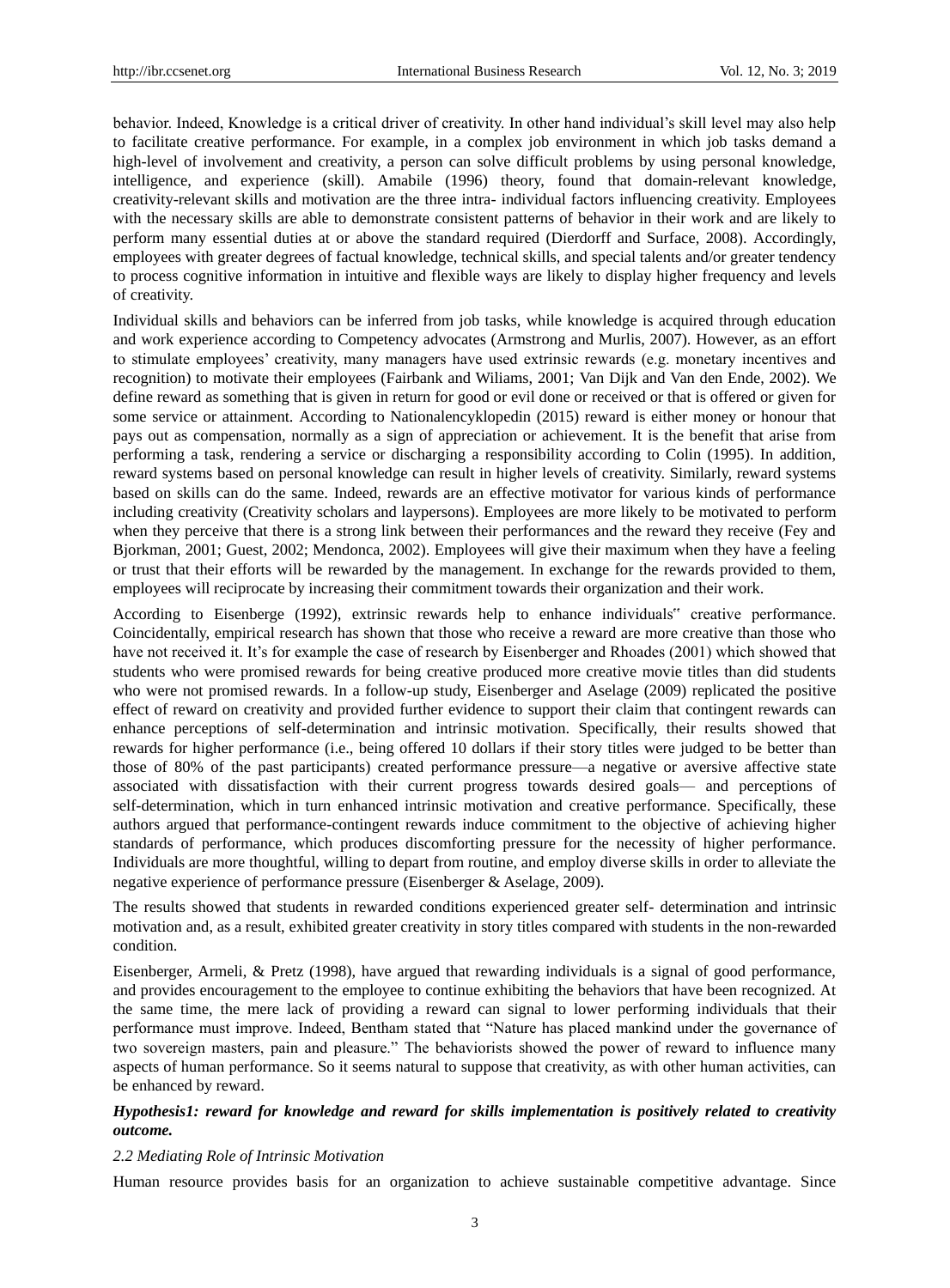organizations are operating in a dynamic and competitive business environment, they need to develop strategies to acquire and retain the skilled workforce. Nowadays, human asset considered to be the most important asset of any organization and in order to get the efficient and effective result from human resource motivation is necessary. Indeed, Being the key that gets people to do what they do, motivation have been valued to be the basic conception of the effect of reward on creativity. Reward systems are designed to motivate specific behaviors. A vast body of work on motivation has developed over the past 50 years, so it is worthwhile to investigate the link between creativity and reward systems through the perspective of the motivation. Brief reflection suggests that motivation is hardly a unitary phenomenon. People have not only different amounts, but also different kinds of motivation. That is, they vary not only in level of motivation (i.e., how much motivation), but also in the orientation of that motivation (i.e., what type of motivation). This natural motivational tendency is a critical element in cognitive, social, and physical development because it is through acting on one's inherent interests that one grows in knowledge and skills. Therefore, individuals may respond differently to the same reward depending on their psychological reactions. Specifically reward for knowledge and reward for skills are expected to affect the creativity of employees by shaping their task motivation, thus suggesting the intervening role of motivation between reward and creativity. No surprisingly then, scholars have invested much effort seeking for the relevant psychological forces. Intrinsic motivation has emerged as such a core antecedent, which could stimulate employees to expend relatively enduring levels of involvement due to

interest, curiosity, and a desire to learn (Deci & Ryan, 2000). Consequently, intrinsic motivation theory has been heavily relied on (Amabile, 1996) in extant creativity study. Researchers pointed out that task motivation is ephemeral, and thus, susceptible to contextual factors (Hennessey  $\&$  Amabile, 1999). The bulk of study demonstrates intrinsic motivation triggers higher levels of creativity (Amabile, 1985; Janssen & van Yperen, 2004; Shin & Zhou, 2003). Hence, this study focuses on intrinsic motivation. Many researchers have reflected on an intrinsic motivational orientation as an important factor in creativity (Amabile, 1990; Barron & Harrington, 1981). Indeed, several scholars have argued that high intrinsic motivation (i.e., the individual is excited about an activity and engages in it for the sake of the activity itself) is a necessary ingredient for creative achievement (Amabile, 1996; Armstrong and Murlis, 2007). Individuals are likely to be most creative when they experience high levels of intrinsic motivation (Amabile, 1996; Audia & Goncalo, 2007; Armstrong and Murlis, 2007).

However, we defined intrinsic motivation as doing something because it is inherently interesting or enjoyable. According to Herzberg (1957), intrinsic motivation is the self-generated factors that influence people to behave in a particular way or to move in a particular direction. These factors include responsibility (feeling that the work is important and having control over one's own resources), autonomy (freedom to act), scope to use and develop skills and abilities, interesting and challenging work and opportunities for advancement. The power of intrinsic motivation is so strong that simply thinking about intrinsic reasons for doing a task may be sufficient to boost creative on that activity. Longitudinal investigation of art students found that those whose Thematic Appreciation Test (TAT) pictures had a good deal of intrinsic imagery highlighting the joy of creating art-persisted in the field after their schooling and were more likely to achieve eventual success. Amabile (1996) has argued that Intrinsic motivation has been recognized as a key predictor of individual creativity because the challenge and enjoyment of the work itself promote persistence, exploration, and experimentation that often lead to creative outcomes. Interactionist model of creative behavior also acknowledged intrinsic motivation as a component of the individual that is conduct to creative accomplishment (Hennessey & Amabile, 1998). Moreover, both theoretical models and empirical studies are consistent with the notion that intrinsic motivation is conducive to creative performance.

Although various forms of rewards are generally expected to generate extrinsic motivation, the effects of rewards on intrinsic motivation remain controversial. According to Cognitive Evaluation Theory (Deci & Ryan, 2000), offering extrinsic rewards to individuals who work on complex jobs that produce high intrinsic motivation should have detrimental effects on their subsequent intrinsic motivation and creativity. People enjoy having their accomplishment recognized by others, which can increase internal motivation. Eisenberger & Rhoades (2001) based on the findings of the research conducted with college students, suggested that cognitive evaluation theory must be modified in order to assume that reward increases perceived self-determination and perceived competency, thereby increasing intrinsic motivation. Such heightened task interest may promote creativity. The positive relationship between reward expectancy and intrinsic task interest was greater among employees with a strong desire for control, indicating the importance of rewards as an indicator of self-determination (Eisenberger & Rhoades, 2001).

Also, in a meta-analysis of 96 experimental studies measuring the effect of reward on intrinsic motivation, Cameron and Pierce (Cameron & Pierce, 1994) found no consistent evidence that reward decreases intrinsic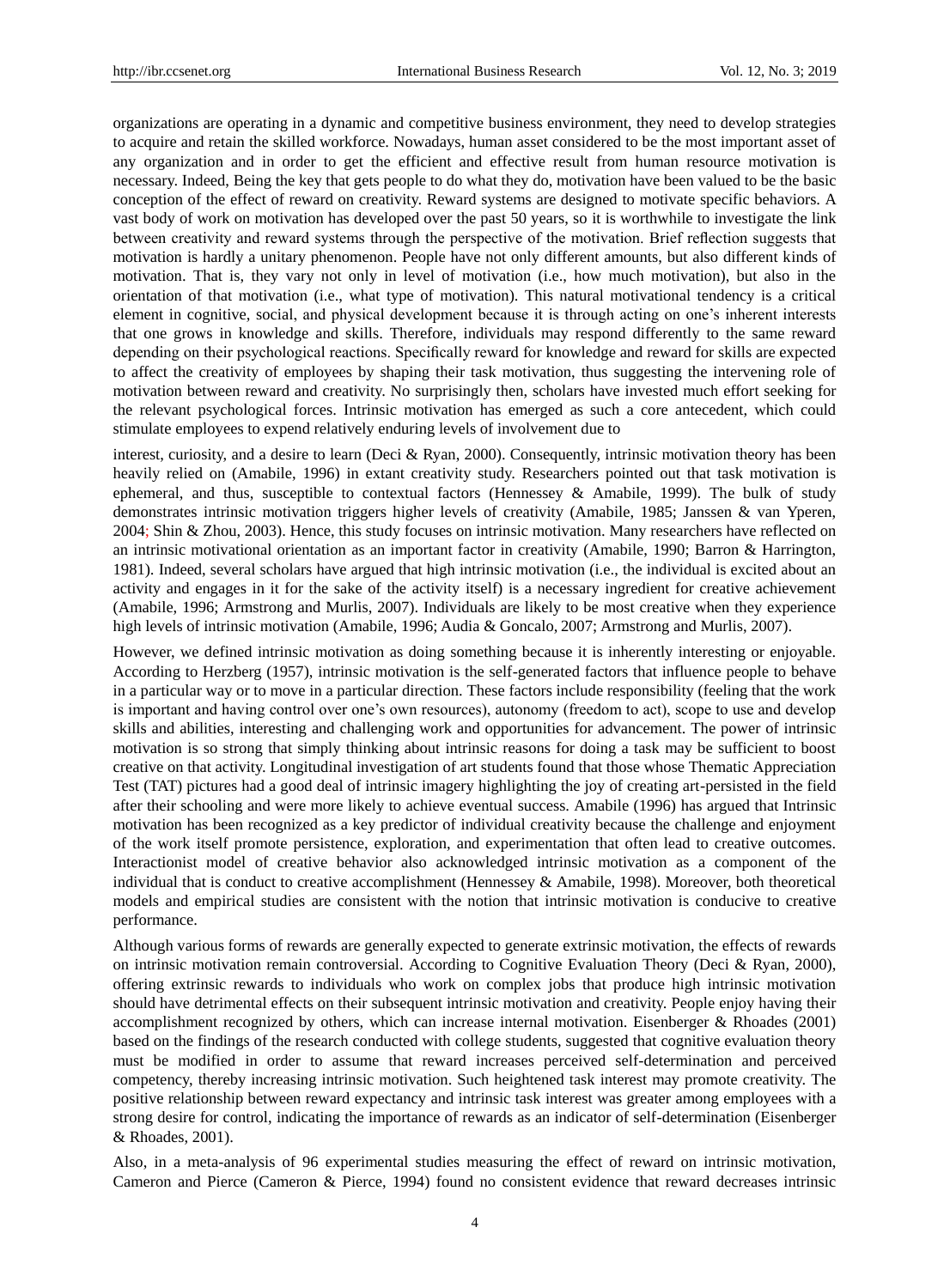motivation; in fact, verbal praise appeared to increase intrinsic motivation. Sternberg and Lubart corrected an old misconception, explaining that extrinsic rewards such as grades or money that parents can promise or give to children for a specific achievement, do not necessarily affect negatively their work. Eisenberger, Pierce and Cameron (1999) developed general interest theory which criticizes the limitations of cognitive evaluation theory. This theory indicates that the content of tasks and the context in which they are presented increases intrinsic motivation to the extent that they indicate that performing the task helps satisfying the needs, wants and desires. According to this theory, under certain conditions, extrinsic rewards can enhance intrinsic motivation. For example, when a gift certificate is given to an employee as a reward for good performance in a department-wide meeting, that employee may realize motivation not only by the receipt of a valuable item, but she may also experience an increase in intrinsic motivation from recognition of superior performance by her peers and supervisor.

Research suggests that rewards for novel performance increase intrinsic motivation and creativity (Eisenberger & Aselage, 2009). Eisenberger and Armeli (1998) found that reward for giving unusual uses for common objects increased schoolchildren's intrinsic interest in creative activities; following reward on an unusual-use task, the children showed a preference for a new creative task (drawing novel pictures) over a conventional task (copying an old picture). Hennessey and Amabile (1998) pointed out that "rewards can actually enhance intrinsic motivation and creativity when they confirm competence, provide useful information in a supportive way, or enable people to do something that they were already motivated to do'' (p. 581). Also Deci, Koestner and Ryan (1999) noted that when rewards were given independently of any task engagement, as is the case with an employee's salary, and if these rewards were not expected, such as unanticipated bonuses and monetary rewards had a positive association with intrinsic motivation. Employees were satisfied and more intrinsically motivated to give a high quality performance.

## *Hypothesis 2: intrinsic motivation mediates the relationship between reward for knowledge and creativity;*

#### *Hypothesis 3: intrinsic motivation mediates the relationship between reward for skills and creativity.*

## *2.3 The Moderating Role of Need for Power*

Have you ever heard that the reward systems for the creative performance are only effective if the intrinsic needs of the employee have been met?, so that the high level of this need increases intrinsic motivation in order to boost creative performance. Förster, Friedman, Özelsel and Denzler (2006) have argued that having power leads to approach motivation with its concomitant global attentional focus. Indeed, according to SDT, intrinsic motivation within a context tends to be enhanced when people get their psychological needs met within that context (Deci & Ryan, 2000). The intrinsic motivation is considered to have its roots in the basic human needs for capacity, challenge and control, for interest of individual is considered to be developed from internal sources that are consistent with external influences. Therefore, the framework adopted for this study is based on the need for power which moderate the relation between intrinsic motivation and creativity. Individual needs for power are well recognized motivator of human behavior (McClelland, 1987). Research on personality (House, 1988; Alpander, 1991) has shown that the need for power control is one of the strongest and most deeply ingrained human needs. According to Robbins (2005), a need is an internal state that makes certain outcomes appear attractive; an unsatisfied need creates tension that stimulates drives within an individual. The need for power is defined as the desire to control or influence others McClelland (1987). From the objective point of view, individuals with a high need for power (nPow) tend to be ambitious and believe that they have influence over work outcomes. They attempt to gain control over their work environment and seek positions of authority and status. They are also more likely to win in organizational competitions (e.g., sales competitions) because they take more active roles in controlling their work schedules and attracting others' recognition, resulting in higher productivity and better work results (Hon & Rensvold, 2006). Therefore, people with a high need for power are intrinsically motivated to perform tasks. They are likely to tap every opportunity to achieve their needs, with creativity appearing to be a way of meeting these needs.

Individuals with high need for power are more likely to adopt creative roles in the workplace. Indeed, in workplace, powerful individuals are more likely to be creative than their less powerful counterparts, who are left with little incentive to be creative. When creative performance is functionally relevant to one's power position, we would thus expect more creativity than when creative performance is functionally irrelevant. An example of such functionally relevant creativity is when a middle-manager of a company is facing decreasing revenues, and new and creative ideas are needed to turn the situation around. By solving the company's problems in creative ways (e.g., through introducing new products or services, or by increasing market share through creative marketing) a manager can show high competence and may as a consequence be promoted to a higher position. In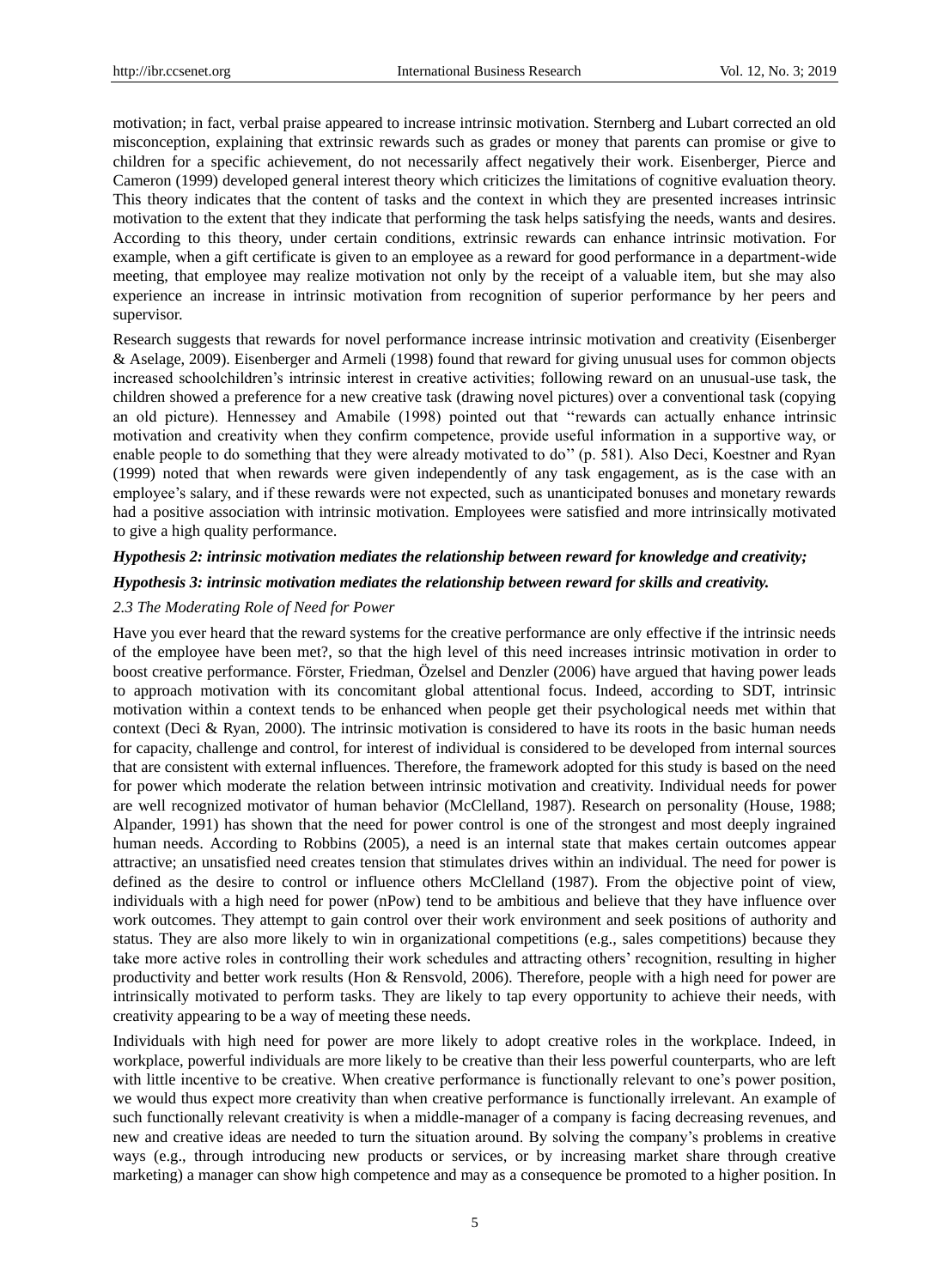the same way, McClelland (1987) has claimed that the top manager is the one who have a high need for power.

From the psychological point of view, high-nPow individuals believe that they are powerful, capable, and able to control their work set- tings (McClelland, 1987). People are unlikely to feel the need for something they feel incapable of using; thus, high nPow individuals are more likely to master power and to feel capable of shaping their work and work environments (Hon & Rensvold, 2006). As they are aware of power, people with a high nPow are more likely to exhibit creative performance than those with a low nPow. Beardwell & Claydon, (2007), have argue that employees are willing to increase their work effort in order to obtain a specific need or desire that they hold. In this way, powerful people may display the highest creativity levels under conditions where creativity allows them to maintain or increase their power. As a result, because creativity will be a way for these individuals to maintain their power position, they will then be more likely to be creative than those who do not have a need for power.

Considering all that has been said previously and relying on the fact that some studies show that power leads to increased creativity (Galinsky, Magee, Gruenfeld, Gruenfeld and Whitson, 2008, Smith & Trope, 2006). We can suppose that need for power moderate the relation between intrinsic motivation and creativity, hence the following hypothesis:

#### *Hypothesis 4: need for power moderates the relationship between intrinsic motivation and creativity.*

#### **3. Method**

#### *3.1 Sampling*

For the purpose of this research, a Scientific and technological enterprises have been selected. The reason for selecting these sectors is that these enterprises featuring high need for creativity in industries. Therefore, our sample, was constituted of 301 employees which are working in communication service, internet service, scientific research and technological service from Zhongxing Telecommunication Equipment (ZTE), Baidu, Roche, along with other 6 enterprises.

#### *3.2 Procedure*

The data collected for this research is gathered through a questionnaire. Indeed, 301 copies of questionnaires are distributed in Shanghai and Shenzhen through express delivery. The questionnaire had two versions one in English and another in Chinese to facilitate the task of filling the questionnaire to all our participants either being international or local. However, it's important to note that all the measurement scale was originally in English thus them being translated in Chinese by Marina one of this thesis assistants. Consideration was given to demographic factors such as gender, degree of education, age, occupation, and years of working and average monthly income of participants during the selection. Except for demographic questions, the questionnaire format had 5 points response structure for all the study measurement ranging from: 1(Strongly Disagree) 2 (Disagree), 3 (Not Sure), 4(Agree), 5(Strongly Agree). The participants were told that the survey was voluntary. To ensure that their responses remained anonymous, the respondents were asked not to writing their names on any part of the survey form and were informed that their individual responses would not be disclosed or reported. The participants were asked to assess the extent to which their reward systems were aligned with their competence, creative performance, motivation and psychological needs for power. After one week all questionnaires was return. Of 301 questionnaires distributed, 26 were invalid and excluded from subsequent analysis due to seriously incomplete or contradictory answers. Therefore, the valid questionnaires reach the number of 275, making the effective recovery rate 91%.

#### *3.3 Time Horizon*

On an average time of two weeks, individuals were invited to complete questionnaire based survey measuring their work style.'' Initially for a normal completion it would take like 5 to 7 minutes on each questionnaire for each person to fill it up.

## *3.4 Measures*

The constructs in this study were measured using multi- item scales well-published with acceptable levels of reliability. For all the study measurement explained in the following, the response structure ranging from: 1(Strongly Disagree) 2 (Disagree), 3 (Not Sure), 4(Agree), 5(Strongly Agree).

## 3.4.1 Reward for Knowledge and Reward for Skills (Independent Variables)

Reward for knowledge and for skill are a new concept which are not widely developed in the writing. To measure respondents' perceptions of the extent to which the organizational reward system was linked to their knowledge and skills, we built up new scales of eight elements. In view of compensation its definitions, a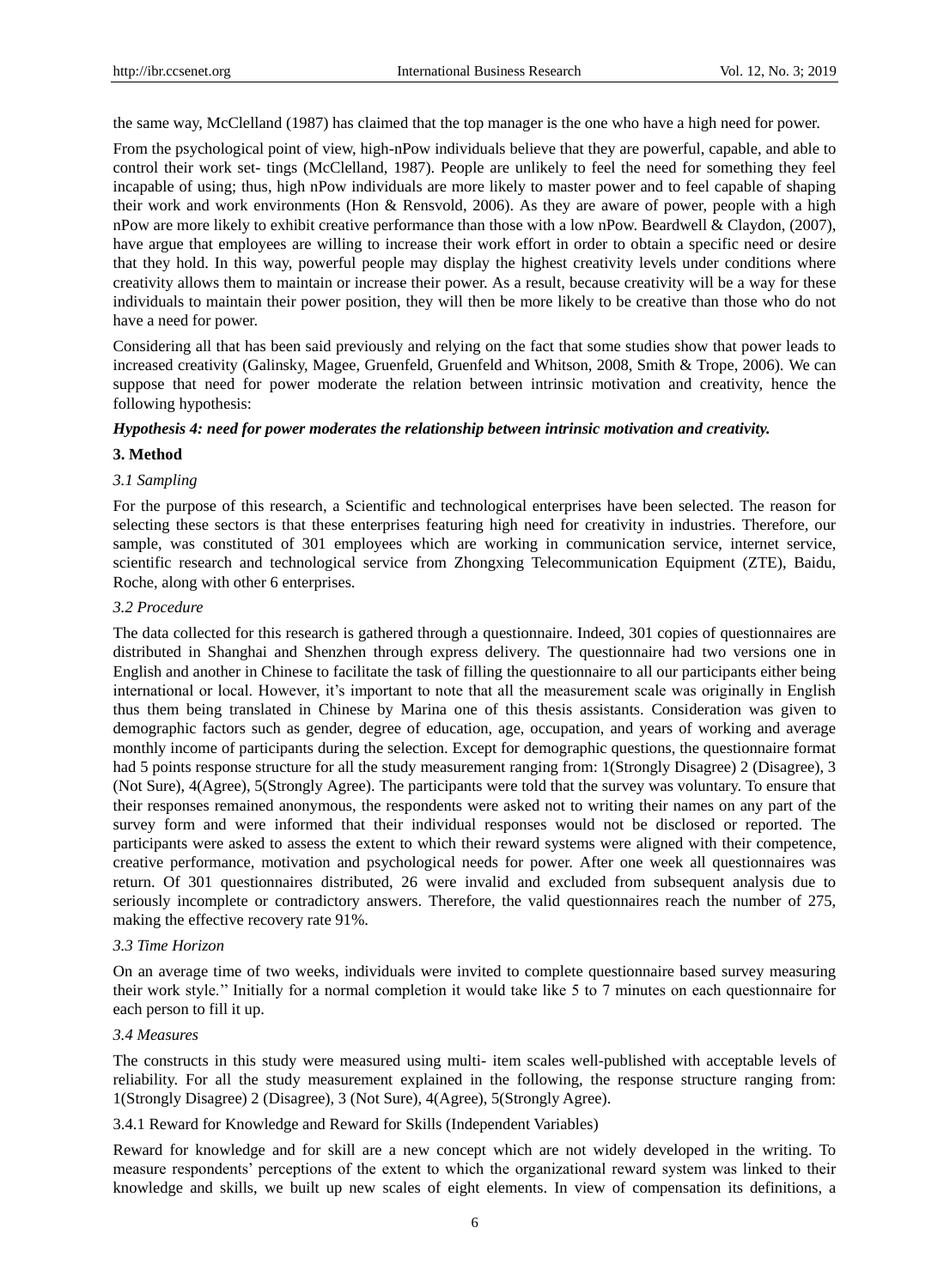12-thing scale relating to representatives' impression of authoritative prizes connected with their capability was initially formed. To ensure the validity of this scales, an exploratory component examination (EFA) of the 12 things was directed utilizing varimax turn and factor loading with eigenvalue bigger than one.

The result in Table below demonstrate that the component loading was affirmed for just two unmistakable components, with the four items of the first elements measuring pay or rewards identified with people's information, knowledge, and education level being named reward for knowledge. The simple items include "I know that in my company a knowledgeable gets promoted first", "I fell my pay or bonus is a good reflection of my education level and qualification". The second set of elements, named reward skills included four items measuring work performance, capability, and employee skills. The simple items include "If I have the skills to fulfill responsibilities specified in my job description I would expect a pay''; I can perform many essential duties". The four remaining items neglected to stack on a single element and were deleted to keep up the internal validity of each element. The component loadings extended from .67 to .95, and the two components collectively accounted of 70% of the variance. The coefficient alpha for CBP for knowledge was .74 and that for CBP for capability was .91.

## 3.4.2 Intrinsic Motivation (Mediating Variable)

For this variable, Guay et al. (2000) four-item scale was used. The coefficient alpha for this four-item scale was .94. Sample items include "I usually work or engage in task activities in this company because (a) I think that the activity is interesting, (b) I think that the task activity is pleasant, (c) the activity is fun for me, and (d) I feel good when doing the activity.

## 3.4.3 Need for Power (Moderating Variable)

The measure used by Parker and Chusmir's (1991) was adopted to assess need for power. Specifically, five-item scale was used. The coefficient alpha for this five-item scale was 72. Sample items include "I enjoying competition and winning"; "I enjoying being in charge"; "I confront people who do things I disagree with"; "I enjoying influencing other people to get my way"; I often work to gain more control over the events around me".

## 3.4.4 Creativity (Dependent Variable)

Employee Creativity was measured with 6 items adopted from Nadjar N, Greenberg E and Chen Z (2011). The coefficient alpha for this six-item scale was .76. Sample items include "Is a good source of highly creative idea"; "demonstrates originality in his /her work"; "suggests radically new way for doing advertising"; "uses previously existing ideas or working an appropriate new way; is very good at adapting already existing ideas or ads"; "easily modifies previously existing work processes to suit current needs".

#### **4. Results and Analysis**

# *4.1 Demographic Analysis*

Several type of demographic information were collected as the description of our sample. Descriptive statistics from the statistical analysis program of SPSS was used to calculate frequencies of each demographic variable. A total of 275 responses were used in the analyses. About 55.6% of participants were male and 44.4% were female. 13.8% were below the age of 25; 37.8% were between the ages of 25 and 29, 39.6% were between 30 and 39; 5.8% were between 40 and 49, and the rest of 2.9% were above 50. As a degree of education 4.7% of the respondents had been educated to high school level or below; 63.3% had a bachelor's degree and 32% had a master degree or above. Also,18.9% of employee were manager, 33.1% worked as technical personnel, 21.1% worked as a marketer, 8.75% worked as financial personnel and the rest (18.2%) worked in other service. Of participant, 29.1% had worked for less than 3 years; 30.2% had worked for 3 - 6 years; 34.9% had worked for 7-14 years; and 5.8% had had worked for more than 15 years. About monthly average income of participant, 8% had less than 5 thousand by month, 30.9% had monthly average between 5 and 10 thousand; 40.4% of participant had between 10 and 20 thousand, 12.4% had between 20 and 30 thousand and 8.4 had more than 30 thousand a month.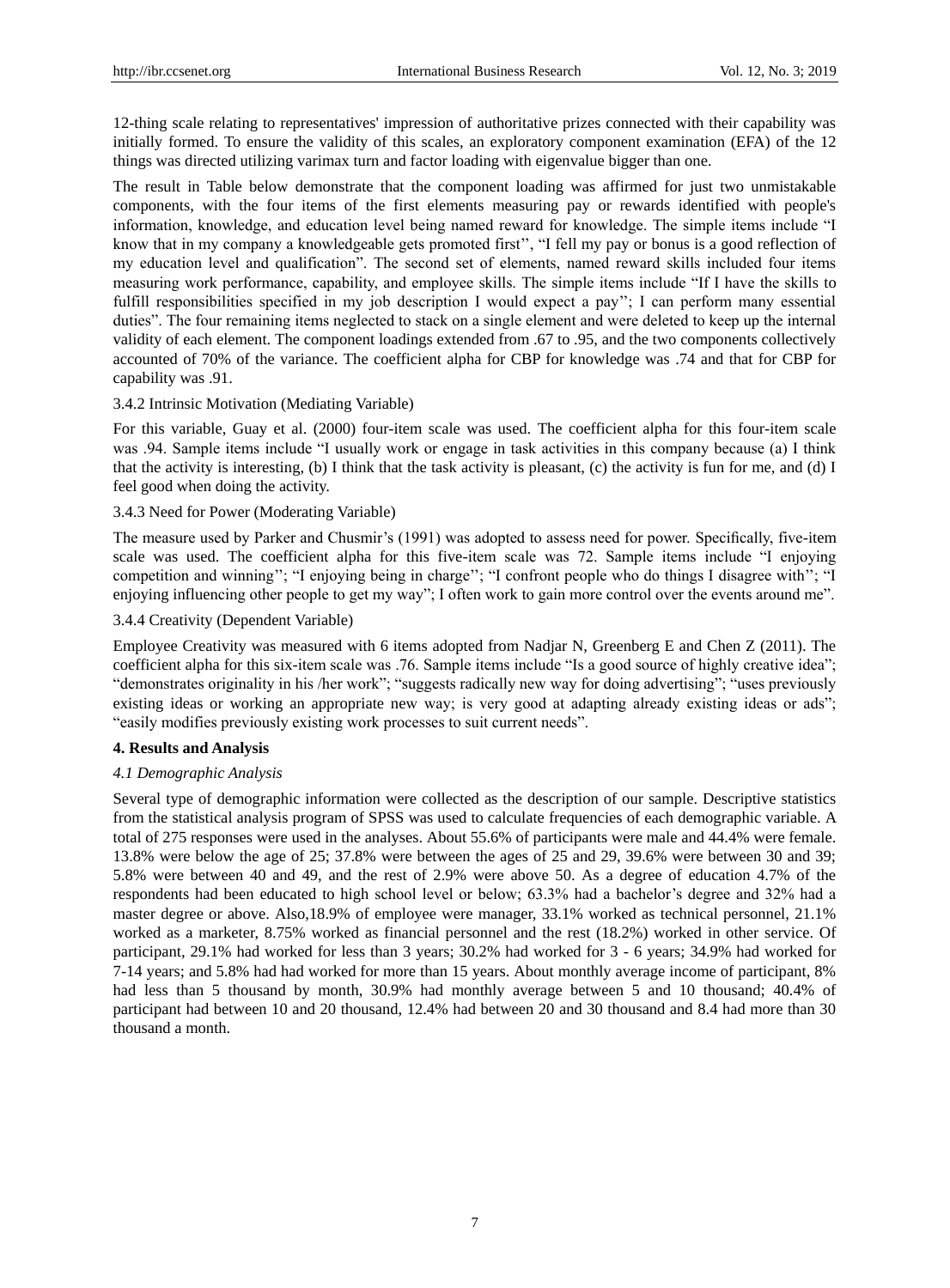| <b>Valid</b>            |                      | Frequency | Percent | <b>Valid</b> | Cumulative |  |
|-------------------------|----------------------|-----------|---------|--------------|------------|--|
|                         |                      |           |         | Percent      | Percent    |  |
|                         | Male                 | 153       | 55.6    | 55.6         | 55.6       |  |
| Gender                  | female               | 122       | 44.4    | 44.4         | 100.0      |  |
|                         | Total                | 275       | 100.0   | 100.0        |            |  |
|                         | Below25              | 38        | 13.8    | 13.8         | 13.8       |  |
|                         | 25-29                | 104       | 37.8    | 37.8         | 51.6       |  |
| Age                     | 30-39                | 109       | 39.6    | 39.6         | 91.3       |  |
|                         | 40-49                | 16        | 5.8     | 5.8          | 97.1       |  |
|                         | Above 50             | 8         | 2.9     | 2.9          | 100.0      |  |
|                         | Total                | 275       | 100.0   | 100.0        |            |  |
| Degree of               | high school or below | 13        | 4.7     | 4.7          | 4.7        |  |
| education               | Bachelor or          | 174       | 63.3    | 63.3         | 68.0       |  |
|                         | undergraduate        | 88        | 32.0    | 32.0         | 100.0      |  |
|                         | master or above      | 275       | 100.0   | 100.0        |            |  |
|                         | Total                |           |         |              |            |  |
|                         | Manager              | 52        | 18.9    | 18.9         | 18.9       |  |
| Occupation              | technical            | 91        | 33.1    | 33.1         | 52.0       |  |
|                         | personnel            | 58        | 21.1    | 21.1         | 73,1       |  |
|                         | Marketers            | 24        | 8.7     | 8.7          | 81.8       |  |
|                         | Financial personnel  | 50        | 18.2    | 18.2         | 100.0      |  |
|                         | Else                 | 275       | 100.0   | 100.0        |            |  |
|                         | Total                |           |         |              |            |  |
|                         | less than 3 years    | 80        | 29.1    | 29.1         | 29.1       |  |
| <b>Years of working</b> | 3-6 years            | 83        | 30.2    | 30.2         | 59.3       |  |
|                         | 7-14 years           | 96        | 34.9    | 34.9         | 94.2       |  |
|                         | more than 15 years   | 16        | 5.8     | 5.8          | 100        |  |
|                         | Total                | 275       | 100.0   | 100.0        |            |  |
| <b>Monthly</b>          | less than 5 thousand | 22        | 8.0     | 8.0          | 8.0        |  |
| Average                 | 5-10 thousand        | 85        | 30.9    | 30.9         | 38.9       |  |
| income                  | 10-20 thousand       | 111       | 40.4    | 40.4         | 79.3       |  |
|                         | 20-30 thousand       | 34        | 12.4    | 12.4         | 91.6       |  |
|                         | more than 30         | 23        | 8.4     | 8.4          | 100        |  |
|                         | thousand             | 275       | 100     | 100          |            |  |
|                         | Total                |           |         |              |            |  |

#### Table 1. demographic profile of participants

*4.2 Validity and Reliability*

Reliability and validity refer to the degree to which an instrument measures what it purports to be measuring (Cronbach & Meehl, 1955). The issue of reliability and validity has been of great concern to many researchers. Most researchers deem reliability and validity important concepts in research as a means of portraying if a study is worth giving attention.

Convergent validity ensures that the measures of each construct are highly correlated while discriminant validity ensures that there is a low correlation between the measures of different constructs (Gefen, Straub & Marie-claude., 2000). To assess the convergent validity of a questionnaire, researchers have to examine the factor loading of each item and the reliability of each construct. As a rule of thumb, the factor loading of each item should load above 0.5 and must be significant; whereas the value of the construct reliability of each construct should be greater than 0.7 (Nunnally & Bernstein, 1994).

## 1. Validity analysis

To test the validity of the measurements we have used the explanatory factor analysis (EFA) test specifically the construct validity of the scales was explored using principal component analysis. The Kaiser-Meyer-Olkin (KMO) measure and Bartlett's test of sphericity were used to determine the suitability of the data for the procedure. Data was considered suitable if the KMO was greater than .50 and Bartlett's test of sphere city was significant. Only factors with eigenvalue greater than 1 were taken into account (Kaiser, 1970).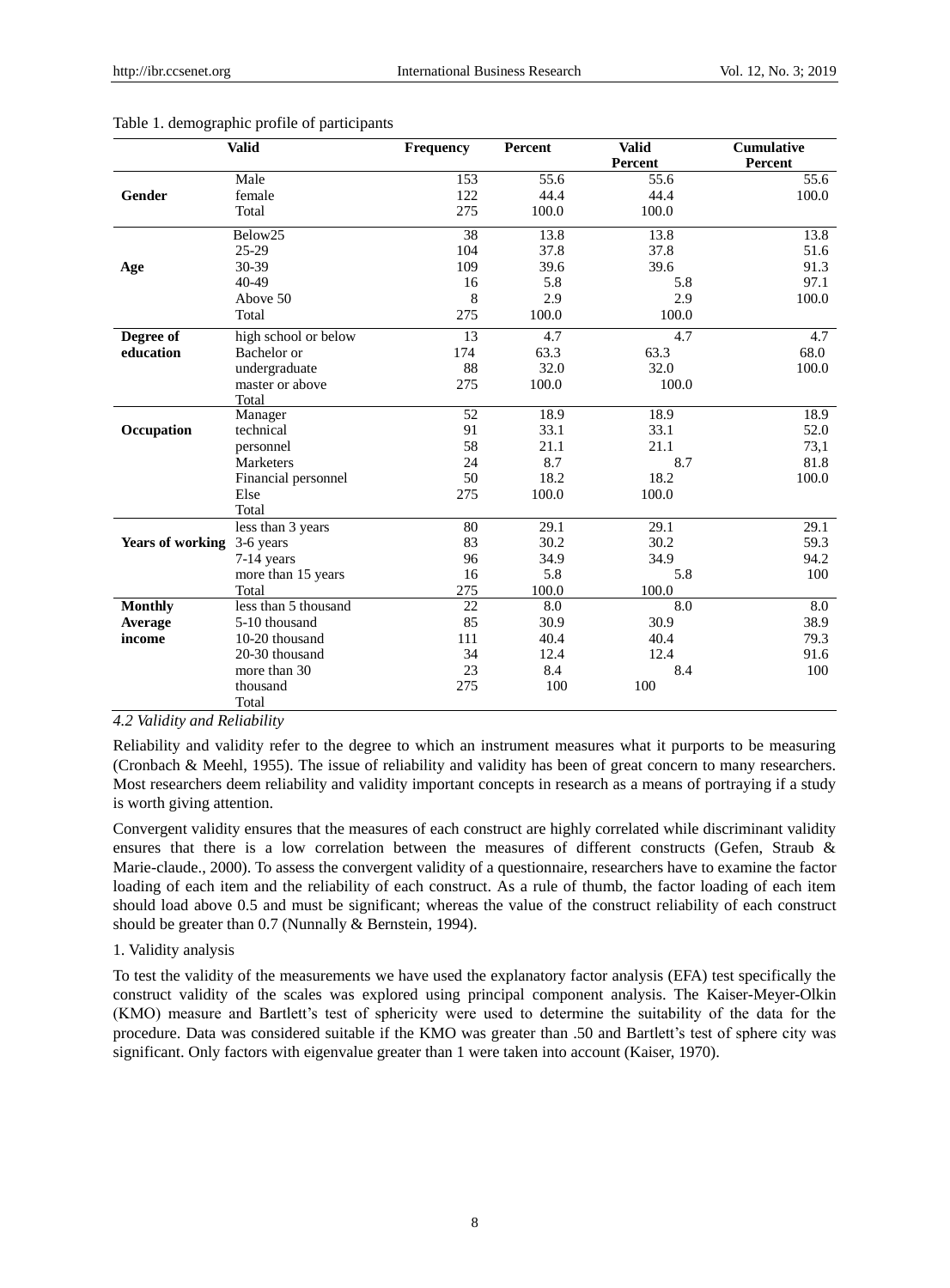# Table 2. KMO and Bartlett's Test

| Kaiser-Meyer-Olkin Measure of Sampling Adequacy. | .930     |
|--------------------------------------------------|----------|
| Approx. Chi-Square                               | 3354.781 |
| Bartlett's Test of Sphericity Df                 | 253      |
| Sig.                                             | .000     |

As showing in table 1, the KMO measure is more than .50 being .930 which is excellent; also all the components are significant, this means that the variables are correlated with each other indicating that the set of data is adequate and appropriate for EFA to be employed. Adding Bartlett's Test of Sphericity which is less than 0.05 being .002 we can say that the factor analysis is suitable.

Table 3. Total Variance Explained

|                   | <b>Initial Eigenvalues</b> |                 |                   | <b>Extraction Sums of Squared</b> | <b>Rotation</b> |                   |                 |
|-------------------|----------------------------|-----------------|-------------------|-----------------------------------|-----------------|-------------------|-----------------|
|                   |                            |                 |                   |                                   | Sums of         |                   |                 |
|                   |                            |                 |                   |                                   |                 |                   | <b>Squared</b>  |
| <b>Components</b> |                            |                 |                   |                                   |                 |                   | <b>Loadings</b> |
|                   | <b>Total</b>               | $%$ of          | <b>Cumulative</b> | <b>Total</b>                      | $%$ of          | <b>Cumulative</b> | <b>Total</b>    |
|                   |                            | <b>Variance</b> | $\frac{0}{0}$     |                                   | <b>Variance</b> | $\frac{0}{0}$     |                 |
| 1                 | 9.525                      | 41.411          | 41.411            | 9.525                             | 41.411          | 41.411            | 4.465           |
| $\overline{c}$    | 1.787                      | 7.769           | 49.180            | 1.787                             | 7.769           | 49.180            | 3.872           |
| 3                 | 1.528                      | 6.643           | 55.823            | 1.528                             | 6.643           | 55.823            | 3.129           |
| 4                 | 1.316                      | 5.721           | 61.544            | 1.316                             | 5.721           | 61.544            | 2.689           |
| 5                 | .831                       | 3.613           | 65.157            |                                   |                 |                   |                 |
| 6                 | .770                       | 3.349           | 68.506            |                                   |                 |                   |                 |
| 7                 | .744                       | 3.233           | 71.739            |                                   |                 |                   |                 |
| 8                 | .679                       | 2.952           | 74.691            |                                   |                 |                   |                 |
| 9                 | .631                       | 2.744           | 77.435            |                                   |                 |                   |                 |
| 10                | .575                       | 2.501           | 79.936            |                                   |                 |                   |                 |
| 11                | .546                       | 2.373           | 82.310            |                                   |                 |                   |                 |
| 12                | .501                       | 2.177           | 84.486            |                                   |                 |                   |                 |
| 13                | .449                       | 1.953           | 86.439            |                                   |                 |                   |                 |
| 14                | .425                       | 1.848           | 88.287            |                                   |                 |                   |                 |
| 15                | .397                       | 1.725           | 90.012            |                                   |                 |                   |                 |
| 16                | .372                       | 1.618           | 91.630            |                                   |                 |                   |                 |
| 17                | .350                       | 1.520           | 93.150            |                                   |                 |                   |                 |
| 18                | .326                       | 1.419           | 94.569            |                                   |                 |                   |                 |
| 19                | .284                       | 1.236           | 95.805            |                                   |                 |                   |                 |
| 20                | .280                       | 1.216           | 97.021            |                                   |                 |                   |                 |
| 21                | .259                       | 1.127           | 98.148            |                                   |                 |                   |                 |
| 22                | .238                       | 1.033           | 99.182            |                                   |                 |                   |                 |
| 23                | .188                       | .818            | 100.000           |                                   |                 |                   |                 |
|                   |                            |                 |                   |                                   |                 |                   |                 |

Extraction Method: Principal Component Analysis.

The table 3 demonstrate how the variance is divided among 23 possibles factors. In this case four factors have eigenvalues (a measure of explained variance) greater than 1.0 which means that 4 variables were extracted with a total variance explained of 61.544 % which is more than a half of the 23 indicating that the four factors are useful.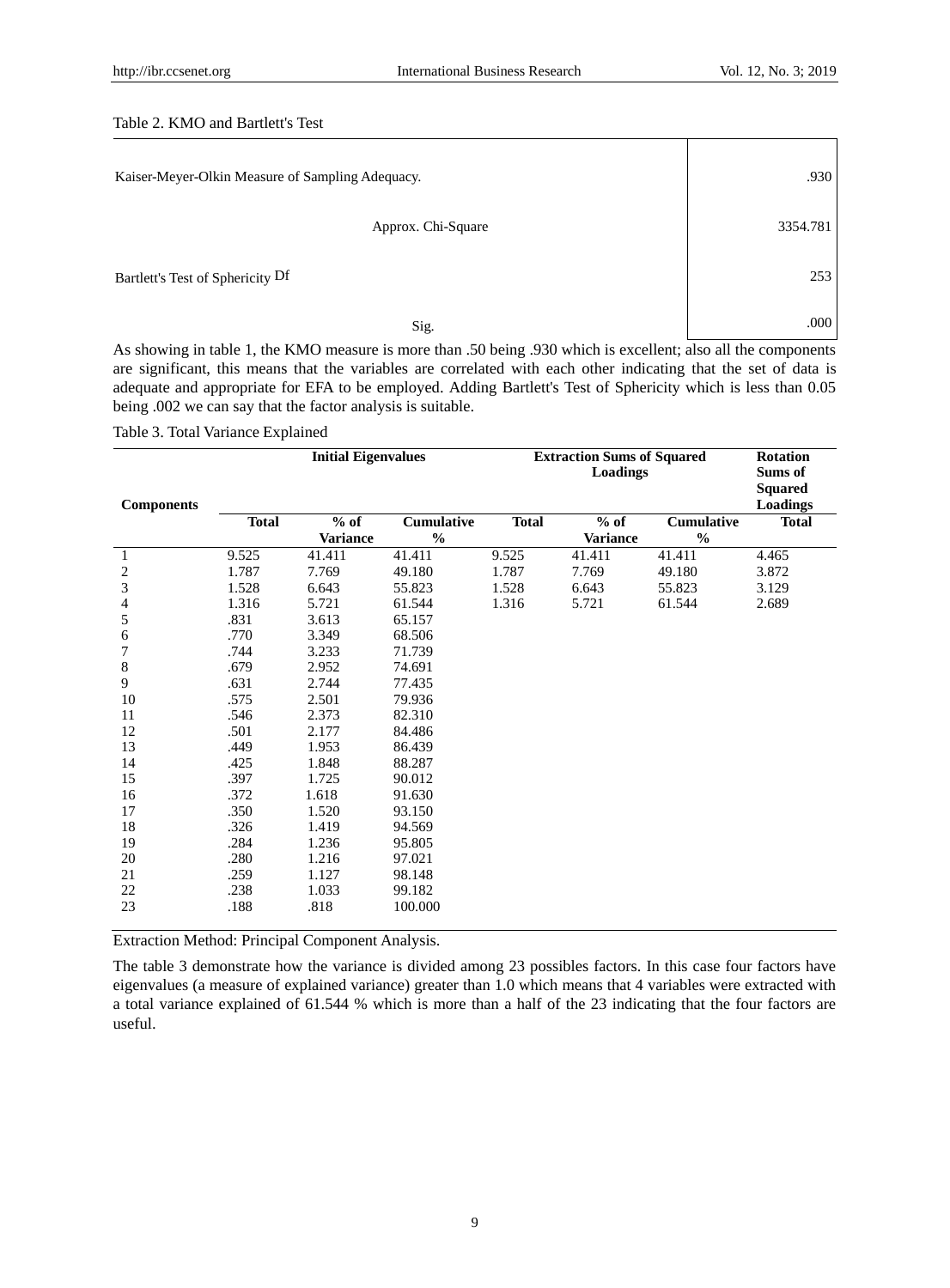|                                        | <b>Component</b> |                |                         |                  |  |  |  |  |
|----------------------------------------|------------------|----------------|-------------------------|------------------|--|--|--|--|
|                                        | $\overline{1}$   | $\overline{2}$ | $\overline{\mathbf{3}}$ | $\boldsymbol{4}$ |  |  |  |  |
| Q16<br>Q15<br>Q17                      | .781             |                |                         |                  |  |  |  |  |
|                                        | .768             |                |                         |                  |  |  |  |  |
|                                        | .764             |                |                         |                  |  |  |  |  |
| $Q18$<br>$Q13$<br>$Q14$                | .692             |                |                         |                  |  |  |  |  |
|                                        | .681             |                |                         |                  |  |  |  |  |
|                                        | .678             |                |                         |                  |  |  |  |  |
|                                        | .568             |                |                         |                  |  |  |  |  |
|                                        | .513             |                |                         |                  |  |  |  |  |
| $Q31$<br>$Q30$<br>$Q32$<br>$Q33$       |                  |                |                         |                  |  |  |  |  |
|                                        |                  |                |                         |                  |  |  |  |  |
| $Q28$<br>$Q34$                         |                  | .365           |                         |                  |  |  |  |  |
|                                        |                  | .512           |                         |                  |  |  |  |  |
|                                        |                  | .740           |                         |                  |  |  |  |  |
| Q29<br>Q35<br>Q41<br>Q42<br>Q43<br>Q40 |                  | .738           |                         |                  |  |  |  |  |
|                                        |                  | .681           |                         |                  |  |  |  |  |
|                                        |                  | .671           |                         |                  |  |  |  |  |
|                                        |                  | .640           |                         |                  |  |  |  |  |
|                                        |                  | .598           |                         |                  |  |  |  |  |
| $\overline{\text{Q}}44$                |                  |                |                         |                  |  |  |  |  |
| ${\sf Q47}$                            |                  |                | $.806\,$                |                  |  |  |  |  |
| $\overline{Q}$ 48                      |                  |                | $.787\,$                |                  |  |  |  |  |
| $\mathsf{Q46}$                         |                  | .302           | .751                    |                  |  |  |  |  |
| Q <sub>45</sub>                        |                  |                | .695                    |                  |  |  |  |  |
|                                        |                  |                | .451                    |                  |  |  |  |  |
|                                        |                  |                |                         |                  |  |  |  |  |
|                                        |                  |                |                         |                  |  |  |  |  |
|                                        |                  |                |                         |                  |  |  |  |  |
|                                        |                  | .330           |                         | .309             |  |  |  |  |
|                                        |                  |                |                         | .823             |  |  |  |  |
|                                        |                  |                |                         | .795             |  |  |  |  |
|                                        |                  |                |                         | .665             |  |  |  |  |
|                                        |                  |                |                         | .632             |  |  |  |  |

#### Table 4. Rotated Component Matrixa

Extraction Method: Principal Component Analysis. Rotation Method: Varimax with Kaiser Normalization. a. Rotation converged in 6 iterations.

As it can be seen in table 4, the four variable extracted corresponding to the four variables of measurement:

- $\checkmark$  Variable 1 (Q16....Q18) corresponding to creativity performance;
- ✓ Variable 2(Q28…Q31 and Q32… Q35)……………reward for skill and reward for knowledge;
- $\checkmark$  Variable 3 (040...043)……………………………………… intrinsic motivation;
- ✓ Variable 4 (Q44…Q48) …………………………….need for power.

## 2. Reliability analysis

Reliability analysis refers to the extent to which a scale produces consistent results, if the measurements are repeated a number of time. It was used to measure the accuracy of the data collected, to ensure that all items used in each variable were free from errors and thus, providing consistent results. To test the reliability of this research, the scales of this four variable was tested by using the Cronbrach's alpha. There are different reports about the acceptable values of alpha, ranging from 0.70 to 0.95. Hinton, Brownlow, McMurray and Cozens (2004) have suggested four cut-off points for reliability, which includes excellent reliability (0.90 and above), high reliability (0.70-0.90), moderate reliability (0.50-0.70) and low reliability (0.50 and below).

The Cronbrach's alpha for all the scales of dependent variable (employee creativity) was

.881 suggesting that the items have high reliability (Note that a reliability coefficient of .70 or higher is considered acceptable in research). The Cronbrach's alpha for all the scale of independent variable was .781 for reward for skill and .811 reward for knowledge. Next is the mediating variable (intrinsic motivation) with a Cronbrach's alpha of .870 showing that the results for this variable's items are high acceptable for a reliability measurement, finally is the moderating variable (need for power) with a Cronbrach's alpha .787. The result of reliability measurement of all variable was higher than .70 showing that the research has high and good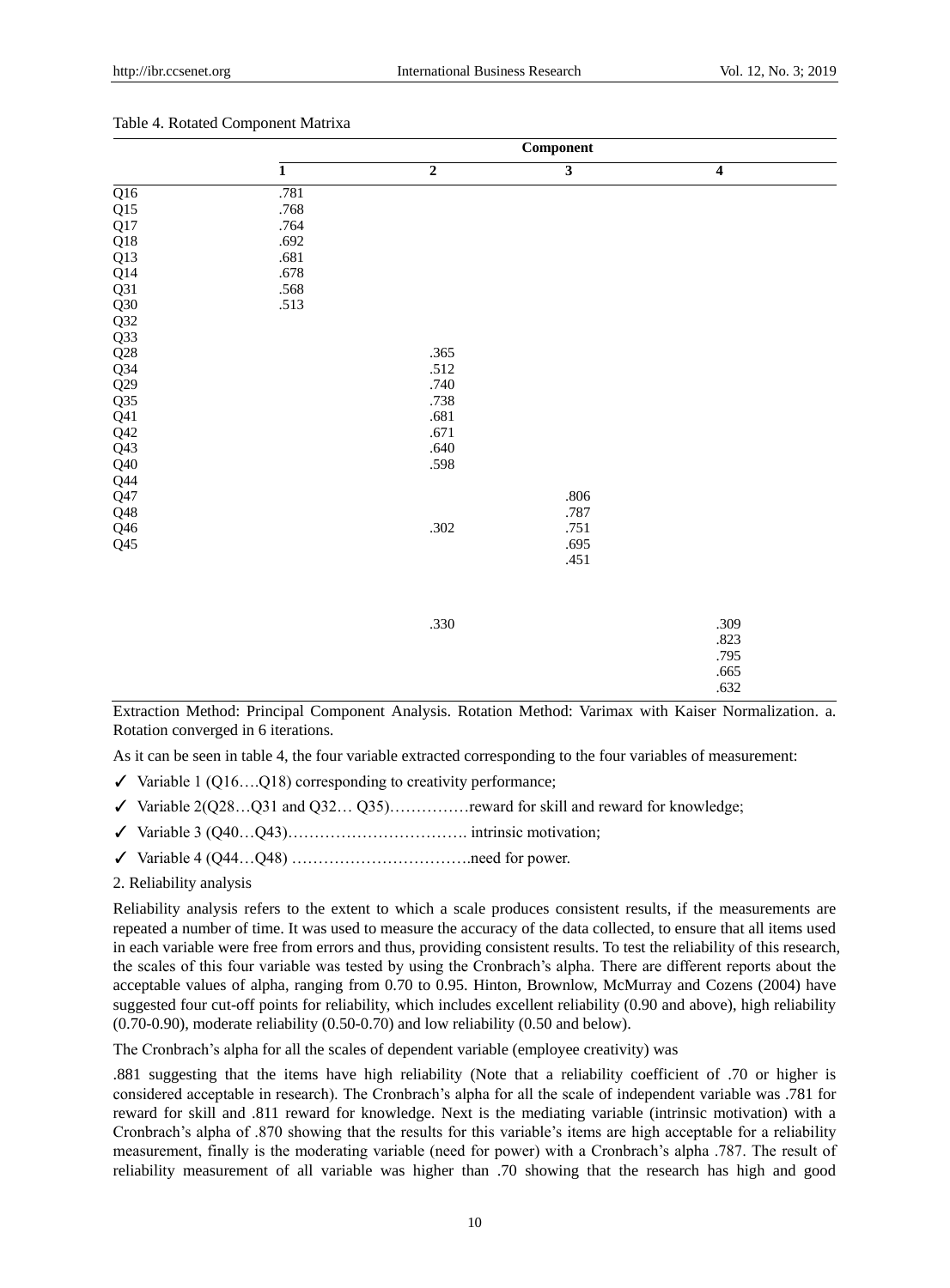|                      | Cronbach's<br>Alpha | <b>Cronbach's Alpha Based on</b><br><b>Standardized Items</b> | N of Items | <b>Indicator</b> |
|----------------------|---------------------|---------------------------------------------------------------|------------|------------------|
| Reward for knowledge | .811                | .812                                                          |            | High             |
| Reward for skills    | .781                | .780                                                          | 4          | High             |
| Creativity           | .881                | .881                                                          | 6          | High             |
| Intrinsic motivation | .870                | .869                                                          | 4          | High             |
| Need for power       | .787                | .785                                                          |            | High             |

reliability require for a good research. The tables below show and justify the above cronbash's alpha interpretation in a respective order:

## Table 5. Reliability Statistics

Above table shows the Cronbach alpha and items of each variables. The Cronbach"s coefficients alpha values for all factors that range from 0.781 to 0.881 indicated good inter-items consistency for each factor.

#### *4.3 Correlation Analysis*

The correlation analysis was done by using Pearson correlation. The result in this case demonstrate that we have a positive correlation between variables. As we see, independent variables (Reward of skill and Reward of knowledge) correlate positively with employee creative performance; specifically Reward of knowledge correlate positively with creativity performance (significantly at r  $(273) = .408$  p< 0.01= 0 level) and reward of skill correlated with creativity performance at a level of r  $(273) = .404$ , p<0.01=0. These two dimensions of reward were positively correlated with the mediating point of motivation at a significant range level of r (273)  $=$ .344 to .450, p < 0.01 and still this mediating variable itself had a good correlation with the dependent variable the creativity performance at a significant level of  $r(273) = .420$ ,  $p<0.01$ . This same moderator was correlated positively with the moderating point need for power at the significant level of r  $(273) = .450$ , p<0.01. And still this moderating variable itself had a good correlation with the dependent variable the creativity performance at a significant level of  $r(273) = .208$ , p<0.01. All together, these positive correlations are shown in Table 6 below. Table 6. correlations

|             |                            | Crea                 | RS                   | RK                   | <b>IMot</b>   | <b>NPow</b>          |
|-------------|----------------------------|----------------------|----------------------|----------------------|---------------|----------------------|
|             | Pearson Correlation        | $\mathbf{1}$         | $\ast\ast$<br>.404   | $***$<br>.408        | $***$<br>.420 | $.208$ <sup>**</sup> |
| Crea        | Sig. (2-tailed)            |                      | .000                 | .000                 | .000          | .001                 |
|             | N                          | 275                  | 275                  | 275                  | 275           | 275                  |
|             | Pearson Correlation        | $***$<br>.404        | $\mathbf{1}$         | $423$ <sup>**</sup>  | $***$<br>.344 | $.205***$            |
| <b>RS</b>   | Sig. (2-tailed) N          | .000<br>275          | 275                  | .000<br>275          | .000<br>275   | .001<br>275          |
| RK          | <b>Pearson Correlation</b> | $\ast\ast$<br>.408   | $423$ <sup>**</sup>  | $\mathbf{1}$         | $***$<br>.450 | **<br>.283           |
|             | Sig. (2-tailed) N          | .000<br>275          | .000<br>275          | 275                  | .000<br>275   | .000<br>275          |
| <b>IMot</b> | Pearson Correlation        | $***$<br>.420        | $***$<br>.344        | $***$<br>.450        | $\mathbf{1}$  | $***$<br>.314        |
|             | Sig. (2-tailed) N          | .000<br>275          | .000<br>275          | .000<br>275          | 275           | .000<br>275          |
|             | <b>Pearson Correlation</b> | $.208$ <sup>**</sup> | $.205$ <sup>**</sup> | $.283$ <sup>**</sup> | $***$<br>.314 | 1                    |
| nPow        | Sig. (2-tailed)            | .001                 | .001                 | .000                 | .000          |                      |
|             | N                          | 275                  | 275                  | 275                  | 275           | 275                  |

\*\*. Correlation is significant at the 0.01 level (2-tailed).

As a result of the Pearson Correlation being positive, it is concluded that as the reward for knowledge( $r=0.408$ ) or reward for skills increase(r=0.404), the Employee creative performance will also be increased. On the other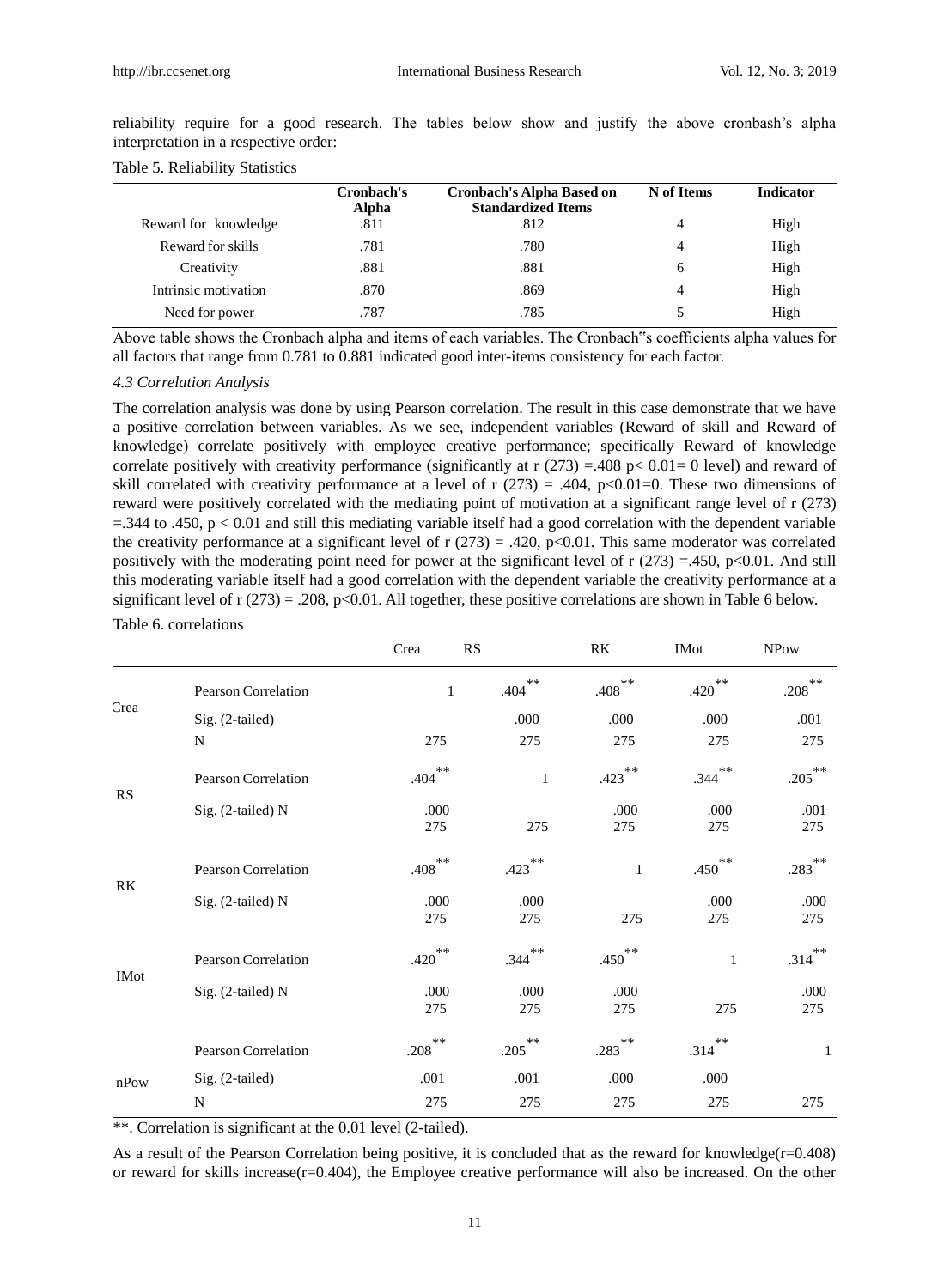hand, as the need for power increase(r=0,314), the intrinsic motivation(r=0,420) will increase and increasing also Employee creativity.

## *4.4 Regression Analysis*

Simple and multiple regression analysis along with hierarchal regression analysis was used test the impact of each variable on dependent variable. Aiken and West (1991) have suggested that hierarchical regression analysis is the most appropriate method for investigating interaction effects. Hence, it was also used to examine the main and interacting effects of variables. The results are showing on the tables below.

• Hypothesis 1 predicted that reward for knowledge and reward for skills implementation would be positively related to creativity. The result in table 7 (Model 2) β= .502, p<0.001 showed that reward for skills was significantly and positively related to employee creativity with an Fvalue= 82.144. Similarly, the result in table 7 (Model 3)  $\beta$ = .323, p<0.001 showed that reward for knowledge was significantly and positively related to employee creativity with Fvalue=29.604. Therefore, hypothesis 1 was supported.

• Hypothesis 2 predicted that intrinsic motivation mediates the relationship between reward for knowledge and employee creativity. The result in table 7 (Model 6)  $\beta$ = .314, p<0.001 showed that the relationship between reward for knowledge, the mediating variable Intrinsic motivation and the dependent variable employee creativity was positive and significant. Indeed, when we add the mediating variable into the existing variables of reward for knowledge reflecting into employee creativity, we can see in table 7 that the R square of reward for knowledge change and increase from 0.098 to 0. 167.Therefore, hypothesis 2 was supported.

• Hypothesis 3 predicted that intrinsic motivation mediates the relationship between reward for skills and employee creativity. The result in table 7 (Model 5)  $\beta$ = .216, p<0.001 showed that the relationship between reward for skills, the mediating variable Intrinsic motivation and the dependent variable employee creativity was positive and significant. Indeed, adding intrinsic motivation as a mediator in the existing relationship between reward for skills and employee creativity we can see how the R square =0.231 shifted to be 0.264. Therefore, hypothesis 3 was supported.

|                     | <b>Statistics</b>         |            | Employee creativity         |                     |                       |          |          |  |  |  |  |
|---------------------|---------------------------|------------|-----------------------------|---------------------|-----------------------|----------|----------|--|--|--|--|
|                     |                           | Model 1    | Model <sub>2</sub>          | Model 3             | Model 4               | Model 5  | Model 6  |  |  |  |  |
| B                   | Gender                    | 0.134      | 0.057                       | 0.084               | 0.056                 | 0.051    | 0.071    |  |  |  |  |
|                     | Age                       | 0.349      | 0.164                       | 0.252               | $0.168$ <sup>**</sup> | 0.156    | 0.222    |  |  |  |  |
|                     | Degree of education       | $-0.056$   | $-0.014$                    | $-0.037$            | $-0.015$              | $-0.015$ | $-0.034$ |  |  |  |  |
|                     | Occupation                | $-0.078$   | $-0.062$                    | $-0.067$            | $-0.061$              | $-0.063$ | $-0.067$ |  |  |  |  |
|                     | Years of working          | 0.105      | 0.028                       | 0.082               | 0.034                 | 0.050    | 0.097    |  |  |  |  |
|                     | Monthly Average<br>income | 0.195      | 0.114                       | 0.133               | 0.111                 | 0.104    | 0.118    |  |  |  |  |
|                     | Rewards for skill         |            | <b>Springs Spr</b><br>0.502 |                     | man man man<br>0.439  | 0.409    |          |  |  |  |  |
|                     | Rewards for<br>knowledge  |            |                             | ar nan nan<br>0.323 | 0.138                 |          | 0.186    |  |  |  |  |
|                     | Intrinsic motivation      |            |                             |                     |                       | 0.216    | 0.314    |  |  |  |  |
| $R^2(Adj)$          |                           | 0.261      | 0.228                       | 0.095               | 0.264                 | 0.259    | 0.161    |  |  |  |  |
| F<br>$\mathbb{R}^2$ |                           | <br>17.103 | 82.144                      | 29.604              | 39.097                | 35.977   | 27.322   |  |  |  |  |
|                     |                           | 0.277      | 0.231                       | 0.098               | 0.540                 | 0.264    | 0.167    |  |  |  |  |

Table 7. Regression Models: the mediating role of intrinsic motivation on the relationship between Reward for skills/knowledge and employee creativity

N=275,  $p<0.05$ ; \*\* p<0.005; \*\*\* p<0.001.

• Hypothesis 4 predicated that the need for power moderates the relationship between intrinsic motivation and employee's creativity such that individuals with a high need for power will be more intrinsically motivated to exhibit greater creativity. Result in table 8 (model 9)  $\beta$ = .34, p<0.05 showed that the interaction term of need for power and intrinsic motivation was positively significant with employee creativity. In addition, the figure 1 reveal that employee creativity was higher for individual high in need for power than those low in need for power. Therefore, hypothesis 4 was supported.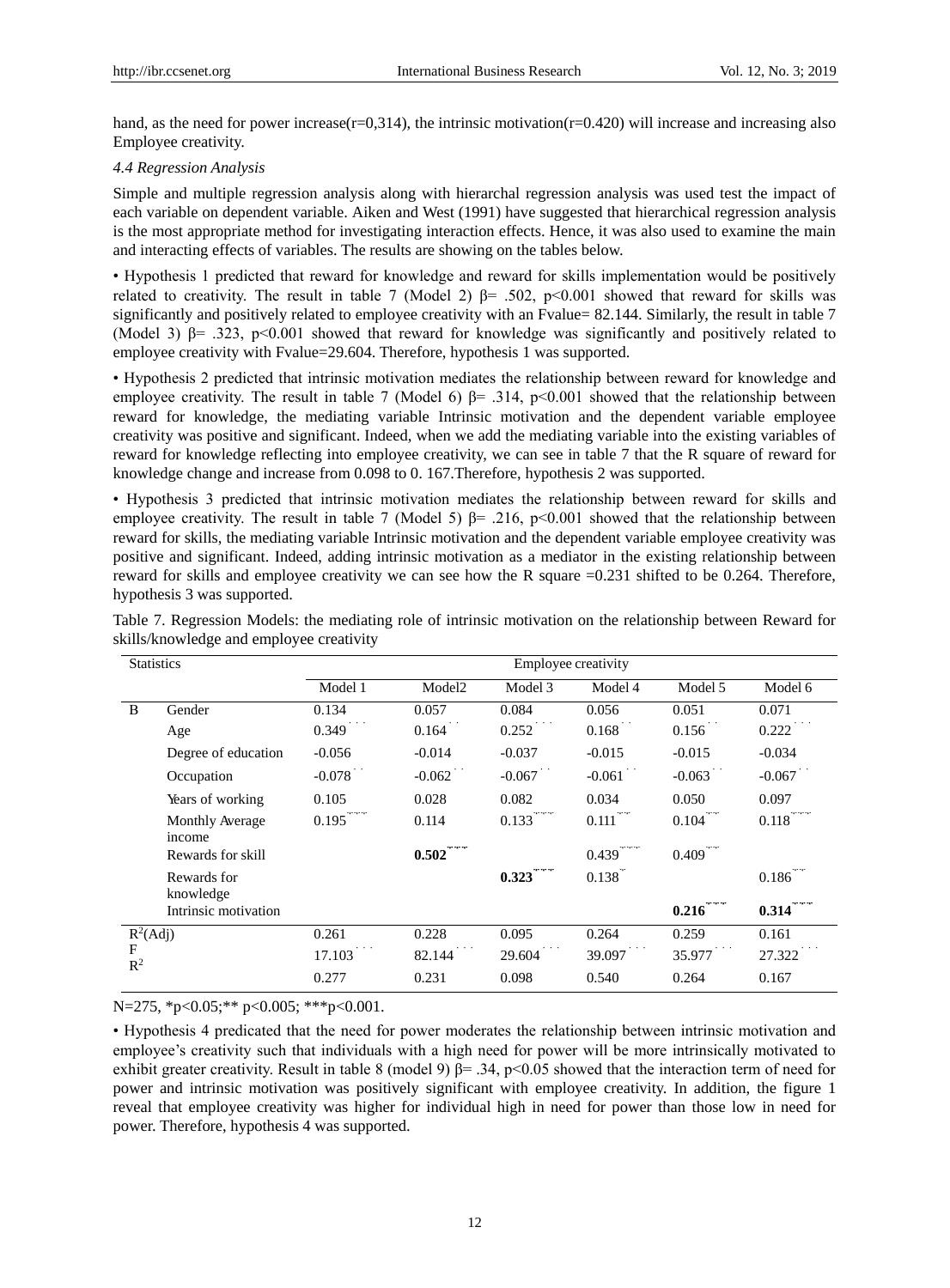| <b>Statistics</b>   |                        | Employee creativity   |                       |                       |  |  |  |  |  |
|---------------------|------------------------|-----------------------|-----------------------|-----------------------|--|--|--|--|--|
|                     |                        | Model 7               | Model 8               | Model 9               |  |  |  |  |  |
| $\beta$             | Gender                 | 0.134                 | 0.057                 | 0.084                 |  |  |  |  |  |
|                     | Age                    | nga nga nga<br>0.349  | 0.164                 | nga nga ng<br>0.252   |  |  |  |  |  |
|                     | Degree of education    | $-0.056$              | $-0.014$              | $-0.037$              |  |  |  |  |  |
|                     | Occupation             | $-0.078$              | $-0.062$              | $-0.067$              |  |  |  |  |  |
|                     | Years of working       | 0.105                 | 0.028                 | 0.082                 |  |  |  |  |  |
|                     | Monthly Average income | 0.195                 | 0.114                 | 나는 나는 나는<br>0.133     |  |  |  |  |  |
|                     | Intrinsic motivation   |                       | 0.27                  | the about<br>0.27     |  |  |  |  |  |
|                     | Need for power         |                       | nga nga nga<br>0.43   | age age age<br>0.44   |  |  |  |  |  |
|                     | $IM*nPow$              |                       |                       | $0.34$ <sup>*</sup>   |  |  |  |  |  |
| $R^2(Adj)$          |                        | 0.261                 | 0.228                 | 0.095                 |  |  |  |  |  |
| F<br>$\mathbb{R}^2$ |                        | nga nga nga<br>17.103 | nga nga nga<br>82.144 | nga aga aga<br>29.604 |  |  |  |  |  |
|                     |                        | 0.277                 | 0.231                 | 0.098                 |  |  |  |  |  |

|  |                                    |  |  |  |  |  | Table 8. Regression Models: the moderating role of need for power on the relationship between intrinsic |  |
|--|------------------------------------|--|--|--|--|--|---------------------------------------------------------------------------------------------------------|--|
|  | motivation and employee creativity |  |  |  |  |  |                                                                                                         |  |

N=275, \*p<0.05; \*\* p<0.005; \*\*\*p<0.001.



Figure 1. need for power as a moderation on the relationship between intrinsic motivation and employee creativity

## **5. Discussion**

The main objective of this study was to examine the effects that can have reward on stimulating creativity especially reward for knowledge and reward for skills. However, four hypotheses were established and tested by using simple and multiple hierarchical regressions. The findings revealed that reward for knowledge and reward for skills effect on employee creativity was positive and significant. Therefore, the use of reward for knowledge or reward for skills can help to stimulate or increase employee creativity. As it was found by previous study of Eisenberger & Rhoades (2001) reward increase creativity. And also helps to increase employee performance by enhancing employee skills, knowledge and abilities in order to achieve organizational objectives according to the study findings of Ajila and Abiola (2004). Hypothesis 1 was supported in table 7. The outcome of this study indicated that reward for skills has a strong effect on employee creativity more than the reward for knowledge based on the result shown in table7 (Model 4). Similarly, research has suggested that contextual variables, and particularly reward associated with individual competence, may be more effective predictors of employee creativity according to Shalley & Oldham (1997).

Additionally, the mediating effect of intrinsic motivation in the relationships between reward for knowledge with employee creativity and reward for skills with employee creativity was also examined in this study, the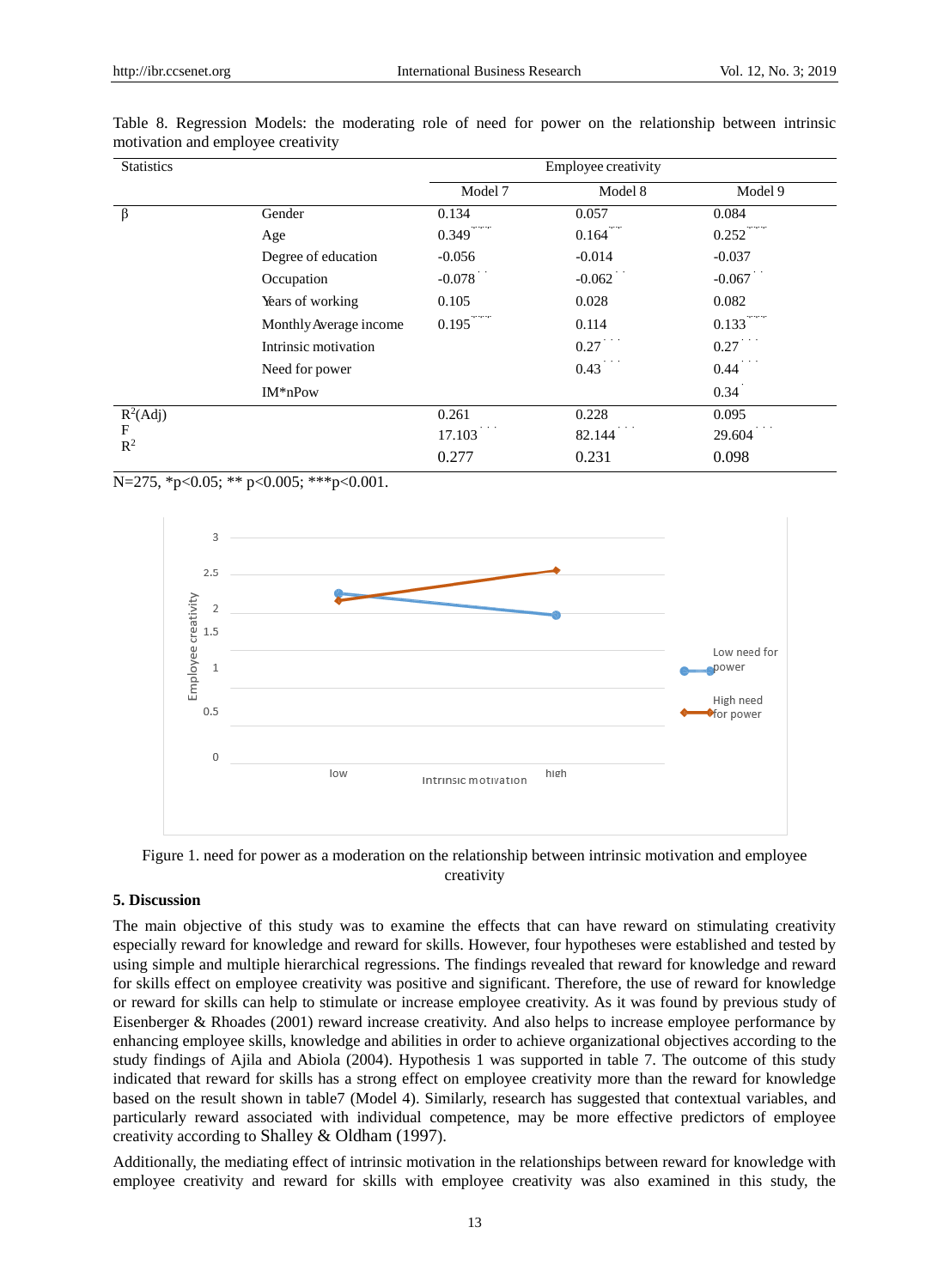mediating effect of intrinsic motivation has been revealed to be positive and significant in the two relationships. Indeed, Individuals are likely to be most creative when they experience high levels of intrinsic motivation According to (Amabile, 1996; Audia & Goncalo, 2007; Armstrong and Murlis, 2004). Research by Amabile (1996) pointed out that ‗‗rewards can actually enhance intrinsic motivation and creativity when they confirm competence, provide useful information in a supportive way, or enable people to do something that they were already motivated to do'' Therefore intrinsic motivation can be considerate as a mediator of the relationships between reward for knowledge and reward for skills with employee creativity. Hypothesis 2 and 3 were supported in table 7 and table D2 (annex).

We took a deeper adventure to analyze the relationship between intrinsic motivation and employee creativity by adding the need for power in the equation as a moderator. The result of hypothesis four shown that the moderating effect of need for power was positively and significantly related to the relationship between intrinsic motivation with employee creativity. The need for power will help to increase intrinsic motivation for a great creativity. As it has been shown on figure 1 the moderating variable has elevated the current weight that was present on intrinsic motivation for a high creativity. We can also see on table E4 (annex) how the significance of intrinsic motivation P $>0.05=0.06$  shifted to being  $p<0.01=0.00$ . Indeed, studies show that power leads to increased creativity (Galinsky, Magee, Gruenfeld, and Whitson, 2008, Smith & Trope, 2006). Furthermore, individuals with a high need for power are intrinsically motivated to perform tasks. They are likely to tap every opportunity to achieve their needs, with creativity appearing to be a way of meeting these needs. Therefore, the need for power of worker will help him to increases his intrinsic motivation in order to increase his creative performance. Hypotheses 4 was supported.

However, all the hypotheses were strongly supported. Thus, Managers should thirst trying to know the needs of their employees and answering in order to motivate them to achieve a high creative performance as it was said by Chughtai (2008) identifying the needs and answering it is the most basic approach of every organization to earn the commitment of the employees. The componential theory of creativity introduced by Amabile (1996) underscores the role of motivation in enhancing or reducing individuals' creativity. Based on this theory, an individual could display higher levels of creativity when three components are present: (1) the individual needs to have pertinent knowledge and skills; (2) he/she should have relevant creativity skills and strategies, (3) h/she should be intrinsically driven to work on the task. Amabile (1996) defined intrinsic motivation as the kind of motivation that originates from individuals' interest and involvement in the task itself. The third component, intrinsic motivation was argued to be crucial for creativity, since it helps engage and persist in creative activities. The componential theory provides the ground for studying employee creativity using a motivational approach and highlighting the value of intrinsic motivation.

#### **6. Conclusion**

Today's, organizations are operating in a very dynamic and highly competitive environment, to remain relevant in the market, they have to be able to respond quickly to ever changing customer demands.

Reward system is one of the ways used by organizations for attracting and retaining suitable employees as well as facilitating them to improve their performance. The management has established rewards in their organization in pursuit of increasing employee performance so as to ensure prompt and quality service. The Purpose of this study was to examine the effect of reward on employee creativity specifically reward for knowledge and reward for skills. Based on the findings, the study concludes that both of them have significant and positive effect on employee creativity. Indeed, reward of skills has proven to be more susceptible to boost employee creativity than reward for knowledge. The study found that the relationship between reward and creativity can be mediated by employee intrinsic motivation to increase creativity because individual creativity is a function of knowledge acquisition and motivation. The study reveals again that this motivation could be moderated by an.

#### **Acknowledgments**

First, we give thanks to the Almighty God for His grace and guidance which saw us through to successfully complete this paper. Our noteworthy acknowledgement also goes to our able supervisor, Professor Guangjun Xing and Professor Wei Jianglu for their constructive critique which sustained us to complete this paper. We also appreciate the support and cooperation of the employees from Zhongxing Telecommunication Equipment (ZTE), Baidu, Roche. We thank our family and friends, who provided an enabling environment which assisted and encouraged us to successful complete my paper.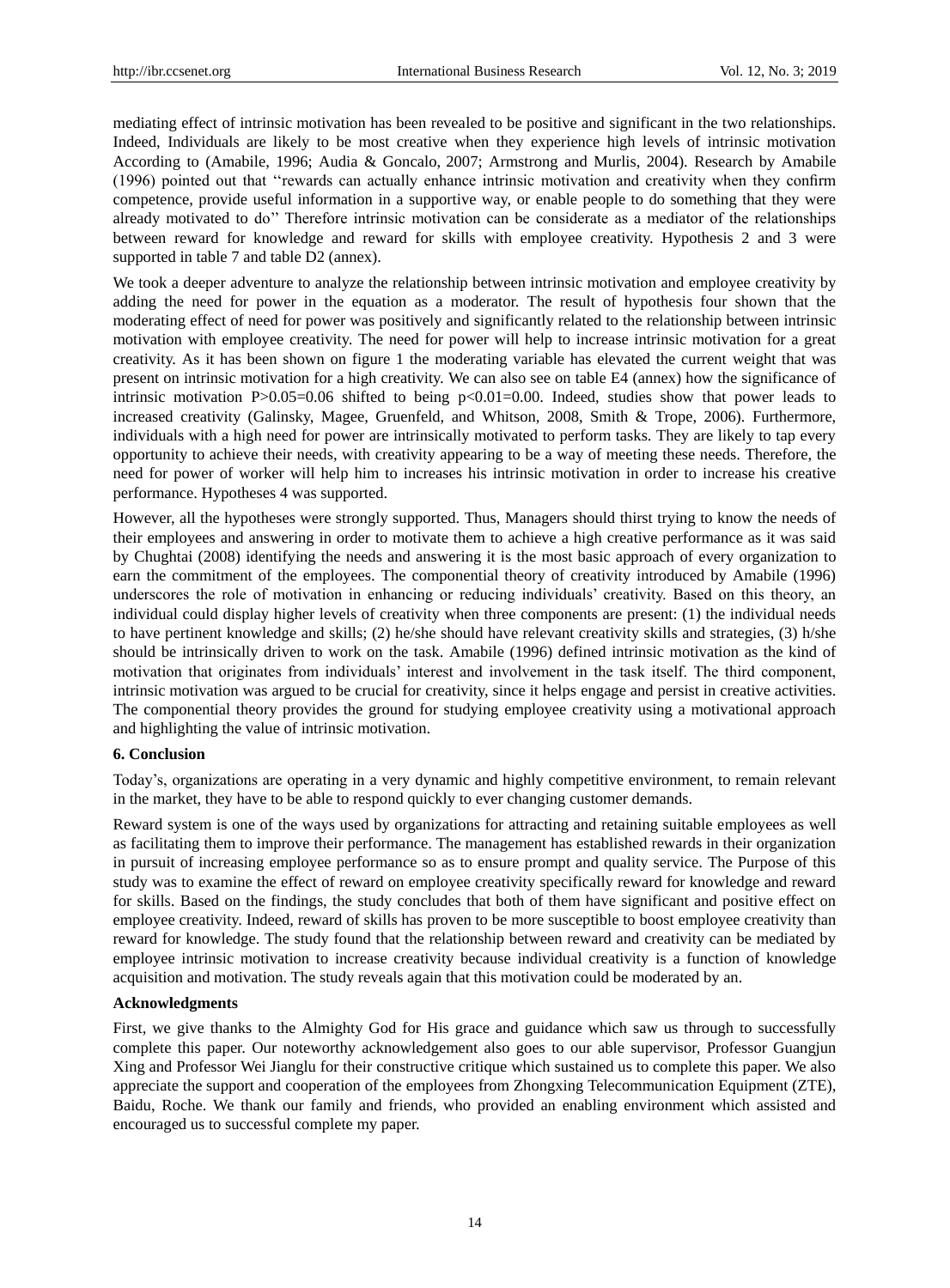## **References**

Aiken, L. S., & West, S. (1991). *Multiple regression: Testing and Interpreting* Interaction. Sage

- Ajila, C., & Abiola A. (2004). Influence of rewards on work performance in an organization*. J.Soc.sci*, *8*(1), 7-12.
- Alpander, G. G. (1991). Developing manager' ability to empower employees. *Journal of Management Development, 10,* 13-24. https://doi.org/10.1108/02621719110142887
- Amabile, T. M. (1990). *Within you, without you: The social psychology of creativity, and beyond*.
- Amabile, T. M. (1996). *Creativity in context*. Boulder, CO: WestwardPres.
- Amabile, T. M. (1996). *The Motivation for Creativity in organizations*. Harvard business school, background. Prod. # 396240 Retrieved on January 7, 2019 from: <https://cb.hbsp.harvard.edu/cbmp/content/396240-PDF-ENG>
- Amabile, T., Conti, R., Coon, H., Lazenby,J., & Herron, M. (1996). Assessing the work environment for creativity. *Academy of Management Journal, 39*(5), 1154-1184.
- Anderson, N., Potoc `nik, K., & Zhou, J. (2014). Innovation and creativity in organizations: A state-of-the-science review, prospective commentary, and guiding framework. *Journal of Management*, *40,* 1297-1333. https://doi.org/10.1177/0149206314527128
- Armstrong, M., & Murlis, H. (2004). *Reward management: a handbook of remuneration strategy and practice*, Kogan Page Limited, London.
- Armstrong, M., & Murlis, H. (2007) Reward management: a handbook of *remuneration strategy and practice*. 5th rev ed. London: Kogan Pag.
- Atchison, T. A. (2003). Exposing the myths of employee satisfaction. *Healthcare Executive*, *17*(3), 20.
- Audia, P. G., & Goncalo, J. A. (2007). Past success and creativity overtime: A study of inventors in the hard disk drive industry. *Management Science*, *53*, 1-15. https://doi.org/10.1287/mnsc.1060.0593
- Azar, M., & Shafighi, A. (2013). The Effect of Work Motivation on Employees' Job Performance: *International Journal of Academic Research in Business and Social Sciences*, *3*(9). ISSN: 2222-6990.
- Beardwell, J., & Claydon, T. (2007). *Human Resource Management. A Contemporary Approach*. (5th ed.). Harlow: Prentice Hall.
- Chughtai, A. A. (2008). Impact of Job Involvement on In-Role Job Performance and Organizational Citizenship Behaviour. *Journal of Behavioral and Applied Management*, *9.*
- Cronbach, L. J., & Meehl, P. E. (1955). Construct Validity in Psychological Tests. *Psychological Bulletin*, *52,*  281-302. https://doi.org/10.1037/h0040957
- Deci, E. L., & Ryan, R. M. (2000). Intrinsic and Extrinsic Motivations: Classic Definitions and New Directions. *Contemporary Educational Psychology, 25,* 54-67. https://doi.org/10.1006/ceps.1999.1020
- Deci, E. L., Koestner, R., & Ryan, R. M. (1999). A meta-analytic review of experiments examining the effects of extrinsic rewards on intrinsic motivation. *Psychological Bulletin*, *125,* 627-668. https://doi.org/10.1037/0033-2909.125.6.627
- Dierdorff, E. C., & SurfaceIf, E. A. (2008). *You Pay for Skills; Will They Learn? Skill Change and Maintenance Under a Skill-Based Pay System, 34*(4), 721-743.
- Eisenberger, R., & Aselage, J. (2009). *Incremental effects of reward on experienced performance pressure: positive outcomes for intrinsic interest and creativity, 30*(1), 95-117.
- Eisenberger, R., & Rhoades, L. (2001). Incremental effects of reward on creativity. *Journal of Personality and Social Psychology*, *81,* 728-741. https://doi.org/10.1037/0022-3514.81.4.728
- Eisenberger, R., Armeli, S., & Pretz, J. (1998). Can the promise of reward increase creativity? *Journal of Personality and Social Psychology, 74,* 704-714. https://doi.org/10.1037/0022-3514.74.3.704
- Fairbank, J. F., & Wiliams, S. D. (2001). *Motivating Creativity and Enhancing Innovation through Employee Suggestion System Technology*, *10*(2), 68-74.
- Ford, C. & A. Gioia, D. (2000). Factors Influencing Creativity in the Domain of Managerial Decision Making. *Journal of Management - J MANAGE*, *26,* 705-732. https://doi.org/10.1177/014920630002600406